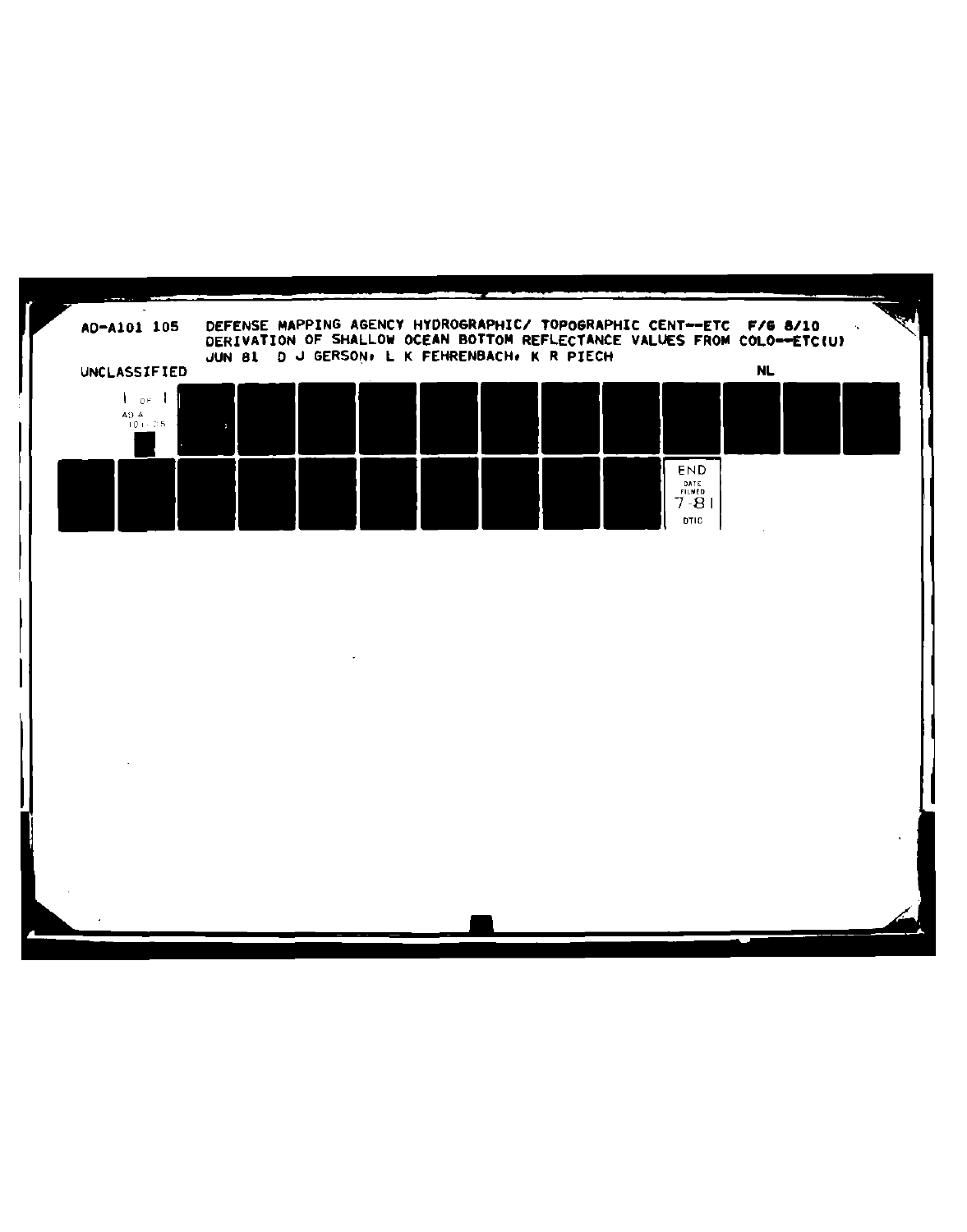| <b>REPORT DOCUMENTATION PAGE</b>                                                                                                                                                                                                                                                                                                                                                                                                                                                                                                                                                                                                                                                                                                                                                                                                                                                                                                 |                                  | <b>READ INSTRUCTIONS</b><br>BEFORE COMPLETING FORM          |                      |  |
|----------------------------------------------------------------------------------------------------------------------------------------------------------------------------------------------------------------------------------------------------------------------------------------------------------------------------------------------------------------------------------------------------------------------------------------------------------------------------------------------------------------------------------------------------------------------------------------------------------------------------------------------------------------------------------------------------------------------------------------------------------------------------------------------------------------------------------------------------------------------------------------------------------------------------------|----------------------------------|-------------------------------------------------------------|----------------------|--|
| <b>REPORT NUMBER</b>                                                                                                                                                                                                                                                                                                                                                                                                                                                                                                                                                                                                                                                                                                                                                                                                                                                                                                             |                                  | 2. GOVT ACCESSION NO. 3. RECIPIENT'S CATALOG NUMBER         |                      |  |
| None                                                                                                                                                                                                                                                                                                                                                                                                                                                                                                                                                                                                                                                                                                                                                                                                                                                                                                                             | ハーA ユのユ ユの                       |                                                             |                      |  |
| TITLE (and Subtitle)                                                                                                                                                                                                                                                                                                                                                                                                                                                                                                                                                                                                                                                                                                                                                                                                                                                                                                             |                                  | 5. TYPE OF REPORT & PERIOD COVER                            |                      |  |
| Derivation of Shallow Ocean Bottom Reflectance                                                                                                                                                                                                                                                                                                                                                                                                                                                                                                                                                                                                                                                                                                                                                                                                                                                                                   |                                  |                                                             |                      |  |
| Values from Color Aerial Photography                                                                                                                                                                                                                                                                                                                                                                                                                                                                                                                                                                                                                                                                                                                                                                                                                                                                                             |                                  |                                                             |                      |  |
|                                                                                                                                                                                                                                                                                                                                                                                                                                                                                                                                                                                                                                                                                                                                                                                                                                                                                                                                  |                                  | 6. PERFORMING ORG. REPORT NUMBER                            |                      |  |
| <b>AUTHOR(a)</b>                                                                                                                                                                                                                                                                                                                                                                                                                                                                                                                                                                                                                                                                                                                                                                                                                                                                                                                 |                                  | 8. CONTRACT OR GRANT NUMBER(.)                              |                      |  |
|                                                                                                                                                                                                                                                                                                                                                                                                                                                                                                                                                                                                                                                                                                                                                                                                                                                                                                                                  |                                  |                                                             |                      |  |
| Donald J. Gerson, Lynn K. Fehrenbach,<br>Kenneth R./Piech, and David W./Gaucher                                                                                                                                                                                                                                                                                                                                                                                                                                                                                                                                                                                                                                                                                                                                                                                                                                                  |                                  |                                                             |                      |  |
| PERFORMING ORGANIZATION NAME AND ADDRESS<br><b>DMAHTC</b>                                                                                                                                                                                                                                                                                                                                                                                                                                                                                                                                                                                                                                                                                                                                                                                                                                                                        |                                  | 10. PROGRAM ELEMENT, PROJECT, TASK AREA & WORK UNIT NUMBERS |                      |  |
| $458 \times 10^{-1}$<br>6500 Brookes Lane                                                                                                                                                                                                                                                                                                                                                                                                                                                                                                                                                                                                                                                                                                                                                                                                                                                                                        |                                  |                                                             |                      |  |
| Washington, D.C. 20315                                                                                                                                                                                                                                                                                                                                                                                                                                                                                                                                                                                                                                                                                                                                                                                                                                                                                                           |                                  |                                                             |                      |  |
| CONTROLLING OFFICE NAME AND ADDRESS                                                                                                                                                                                                                                                                                                                                                                                                                                                                                                                                                                                                                                                                                                                                                                                                                                                                                              |                                  | 12. REPORT DATE                                             |                      |  |
| <b>DMAHTC</b>                                                                                                                                                                                                                                                                                                                                                                                                                                                                                                                                                                                                                                                                                                                                                                                                                                                                                                                    |                                  | June 1981                                                   |                      |  |
| 6500 Brookes Lane                                                                                                                                                                                                                                                                                                                                                                                                                                                                                                                                                                                                                                                                                                                                                                                                                                                                                                                |                                  | 13. NUMBER OF PAGES                                         |                      |  |
| Washington, D.C. 20315<br>MONITORING AGENCY NAME & ADDRESS(If different from Controlling Office)                                                                                                                                                                                                                                                                                                                                                                                                                                                                                                                                                                                                                                                                                                                                                                                                                                 |                                  | 20                                                          |                      |  |
|                                                                                                                                                                                                                                                                                                                                                                                                                                                                                                                                                                                                                                                                                                                                                                                                                                                                                                                                  |                                  | 15. SECURITY CLASS. (of this report)                        |                      |  |
| Defense Mapping Agency                                                                                                                                                                                                                                                                                                                                                                                                                                                                                                                                                                                                                                                                                                                                                                                                                                                                                                           |                                  | Unclassified                                                |                      |  |
| Building 56, U.S. Maval Observatory                                                                                                                                                                                                                                                                                                                                                                                                                                                                                                                                                                                                                                                                                                                                                                                                                                                                                              |                                  | DECLASSIFICATION/DOWNGRADING<br>15a. .                      |                      |  |
| Washington, D.C. 20305                                                                                                                                                                                                                                                                                                                                                                                                                                                                                                                                                                                                                                                                                                                                                                                                                                                                                                           |                                  | SCHEDULE                                                    |                      |  |
|                                                                                                                                                                                                                                                                                                                                                                                                                                                                                                                                                                                                                                                                                                                                                                                                                                                                                                                                  |                                  |                                                             |                      |  |
| Approved for Public Release; Distribution Unlimited                                                                                                                                                                                                                                                                                                                                                                                                                                                                                                                                                                                                                                                                                                                                                                                                                                                                              |                                  |                                                             | <b>LECTE</b>         |  |
|                                                                                                                                                                                                                                                                                                                                                                                                                                                                                                                                                                                                                                                                                                                                                                                                                                                                                                                                  |                                  |                                                             | <b>JUL 8</b><br>1981 |  |
|                                                                                                                                                                                                                                                                                                                                                                                                                                                                                                                                                                                                                                                                                                                                                                                                                                                                                                                                  |                                  |                                                             |                      |  |
|                                                                                                                                                                                                                                                                                                                                                                                                                                                                                                                                                                                                                                                                                                                                                                                                                                                                                                                                  |                                  |                                                             |                      |  |
|                                                                                                                                                                                                                                                                                                                                                                                                                                                                                                                                                                                                                                                                                                                                                                                                                                                                                                                                  |                                  |                                                             |                      |  |
|                                                                                                                                                                                                                                                                                                                                                                                                                                                                                                                                                                                                                                                                                                                                                                                                                                                                                                                                  |                                  |                                                             |                      |  |
|                                                                                                                                                                                                                                                                                                                                                                                                                                                                                                                                                                                                                                                                                                                                                                                                                                                                                                                                  |                                  |                                                             |                      |  |
|                                                                                                                                                                                                                                                                                                                                                                                                                                                                                                                                                                                                                                                                                                                                                                                                                                                                                                                                  | Photometric Calibration          |                                                             | Computer Processing  |  |
|                                                                                                                                                                                                                                                                                                                                                                                                                                                                                                                                                                                                                                                                                                                                                                                                                                                                                                                                  | Shallow Water Hydrography        |                                                             |                      |  |
|                                                                                                                                                                                                                                                                                                                                                                                                                                                                                                                                                                                                                                                                                                                                                                                                                                                                                                                                  | Water Depth<br>Remote Bathymetry |                                                             |                      |  |
|                                                                                                                                                                                                                                                                                                                                                                                                                                                                                                                                                                                                                                                                                                                                                                                                                                                                                                                                  |                                  |                                                             |                      |  |
|                                                                                                                                                                                                                                                                                                                                                                                                                                                                                                                                                                                                                                                                                                                                                                                                                                                                                                                                  |                                  |                                                             |                      |  |
|                                                                                                                                                                                                                                                                                                                                                                                                                                                                                                                                                                                                                                                                                                                                                                                                                                                                                                                                  |                                  |                                                             |                      |  |
| The technique involves the use of digitized color aerial photog-                                                                                                                                                                                                                                                                                                                                                                                                                                                                                                                                                                                                                                                                                                                                                                                                                                                                 |                                  |                                                             |                      |  |
|                                                                                                                                                                                                                                                                                                                                                                                                                                                                                                                                                                                                                                                                                                                                                                                                                                                                                                                                  |                                  |                                                             |                      |  |
|                                                                                                                                                                                                                                                                                                                                                                                                                                                                                                                                                                                                                                                                                                                                                                                                                                                                                                                                  |                                  |                                                             |                      |  |
|                                                                                                                                                                                                                                                                                                                                                                                                                                                                                                                                                                                                                                                                                                                                                                                                                                                                                                                                  |                                  |                                                             |                      |  |
|                                                                                                                                                                                                                                                                                                                                                                                                                                                                                                                                                                                                                                                                                                                                                                                                                                                                                                                                  |                                  |                                                             |                      |  |
| 16. DISTRIBUTION STATEMENT (of this Report)<br>17. DISTRIBUTION STATEMENT (of the abatract entered in Block 20, if different from Report)<br><b>18. SUPPLEMENTARY NOTES</b><br>19. KEY WORDS (Continue on reverse side if necessary and identify by block number)<br>Remote sensing<br>Hydrography<br>Ocean Bottom Reflectance<br>20. ABSTRACT (Continue on reverse side if necessary and identify by block number)<br>An alternative to the field survey method of acquiring hydrographic data<br>is described.<br>raphy in the derivation of the percentage of reflectance of shallow ocean<br>bottom materials. These spectral reflectance values can then be used in an<br>algorithm for calculating water depths. The reflectances that were derived in<br>this study show a close relative comparison to ground truth information. After<br>a discussion of the causes of discrepancies between derived and actual reflec- |                                  |                                                             | 408839               |  |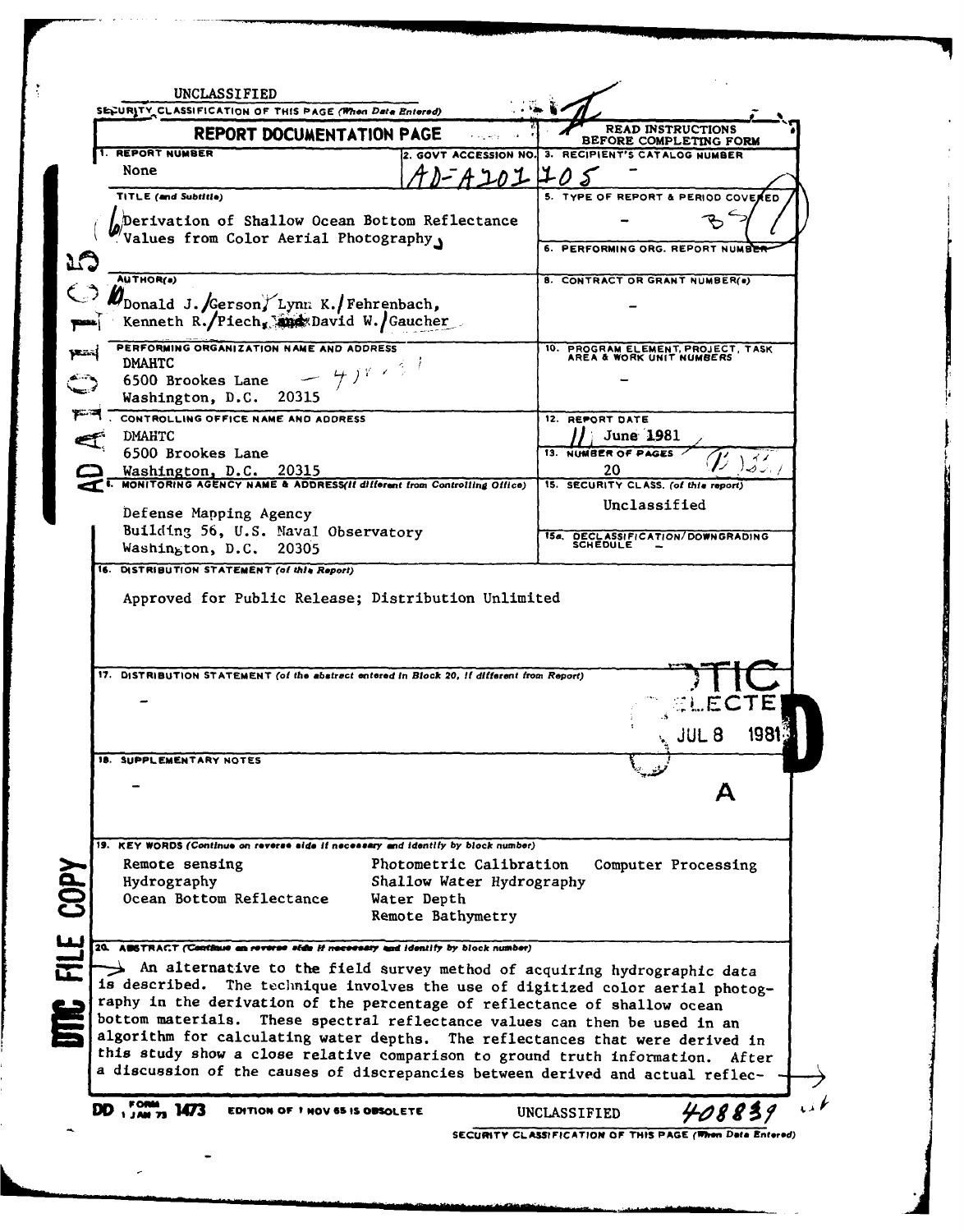UNCLASSIFIED  $\ddotsc$ **S.Uf "Y CLASSIFICATION OF THIS PAGOE(Phan** *Data* **Entered)** tance values, it is concluded that this method of data acquisition merits further investigation due to its high geometric fidelity, its simplicity, and further investigation ---<br>its cost and time-saving befiefits. Secreton for Frid ORAAL **TAB**<br>They counced -13 (j **o** J.  $\ddot{\phantom{a}}$  $\sim$  $\sim 100$  km  $\ell$  $\alpha$  $\omega_{\rm c} \gtrsim 2.98$  $\ddot{\phantom{a}}$  $\mathcal{L}_{\rm{in}}$  $\cdot$   $\cdot$   $\cdot$  $\bar{\gamma}$ دير  $\ddot{\phantom{a}}$ **UNCLASSIFIED**

**SECURITY CLASSIFICATION OF THIS PAGE(When Data Entered)** 

 $\ddot{\phantom{a}}$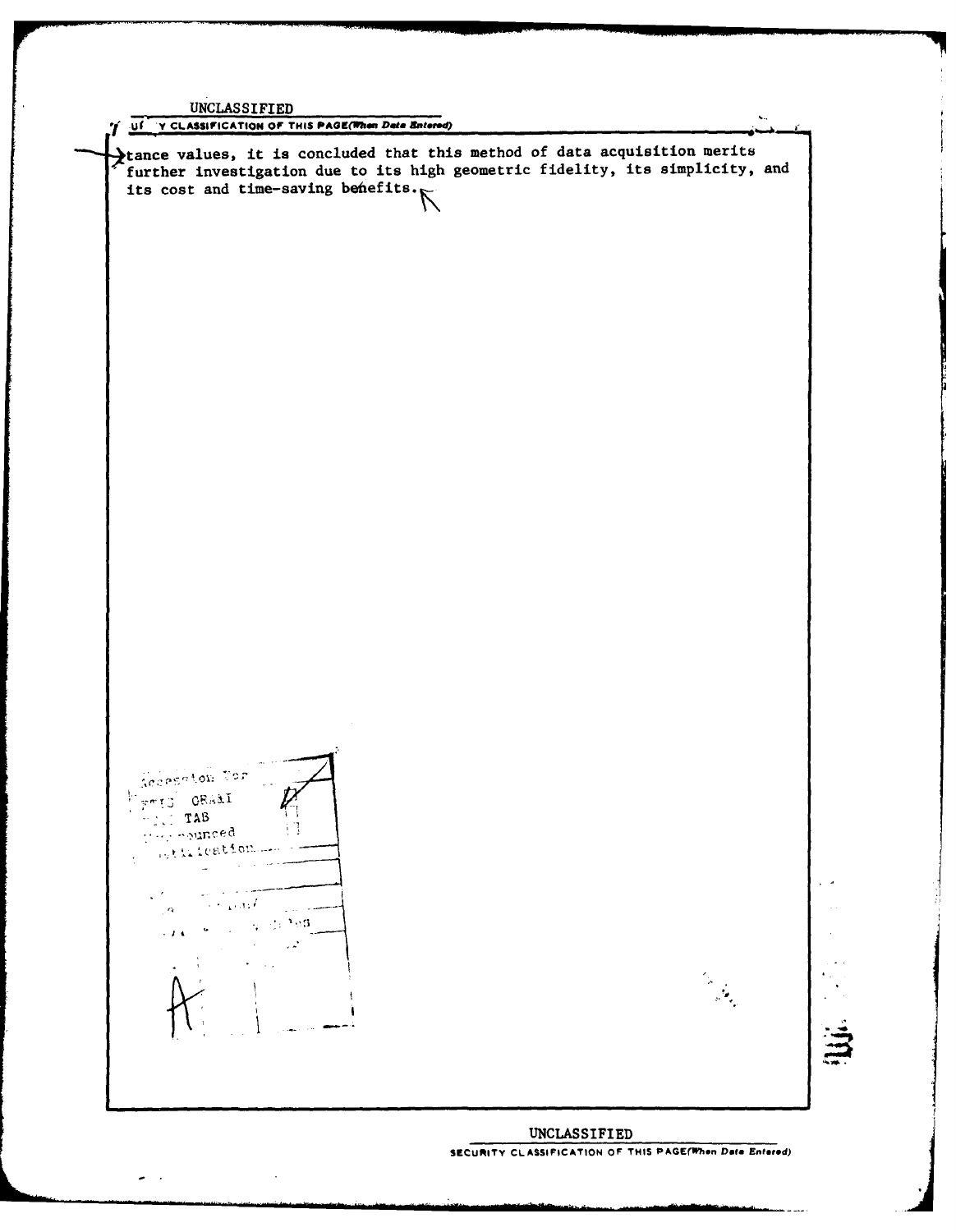#### DEPIVATION OF SHALLOW OCEAN BOTTOM REFLECTANCE VALUES

FROM COLOR AERIAL PHOTOGRAPHY

Donald J. Gerson, Lynn K. Fehrenbach, **JUN 171981** Kenneth R. Piech, and David W. Gaucher

**19805**

### **1.** ABSTRACT

An alternative to the field survey method of acquiring hydrographic data is described. The technique involves the use of digitized color aerial photography in the derivation of the percentage of reflcctance of shallow ocean bottom materials. These spectral reflectance values can then be used in an algorithm for calculating water depths. The reflectances that were derived in this study show a close relative comparison to ground truth information. After a discussion of the causes of e's.crepancics between derived and actual reflectance values, it is concluded that this method of data acquisition merits further investigation due to its high gecmetric fidelity, its simplicity, and its cost and *time-saving benefits*.

#### $\bullet$  II. BACKGROUND

Collection of data for hydrographic charting purposes is expensive, timeconsuming, and in some cases, very difficult to accomplish. Conventional methods of shipboard data collection have progressed over the years to the present, highly sophisticated sounding techniques which often utilize sonar arrays and onboard computers. Shallow-water hydrographic data, however, must still be collected by sour ding boats which make use of precision fathometers, and which can obtain only one depth profile per survey line. This data collection method is accurate enough in good weather conditions, but is extremely time-consuming in relation to the volu--e of data that is recorded. Even though new shipboard methods are presently under development, lengthy traverses across the area being surveyed will still be nccesarv in order to ultimately produce accurate and comprehensive charts.

 $\begin{array}{ccc} \text{R1} & \text{R2} & \text{R3} \\ \text{R1} & \text{R1} & \text{R2} & \text{R3} \end{array}$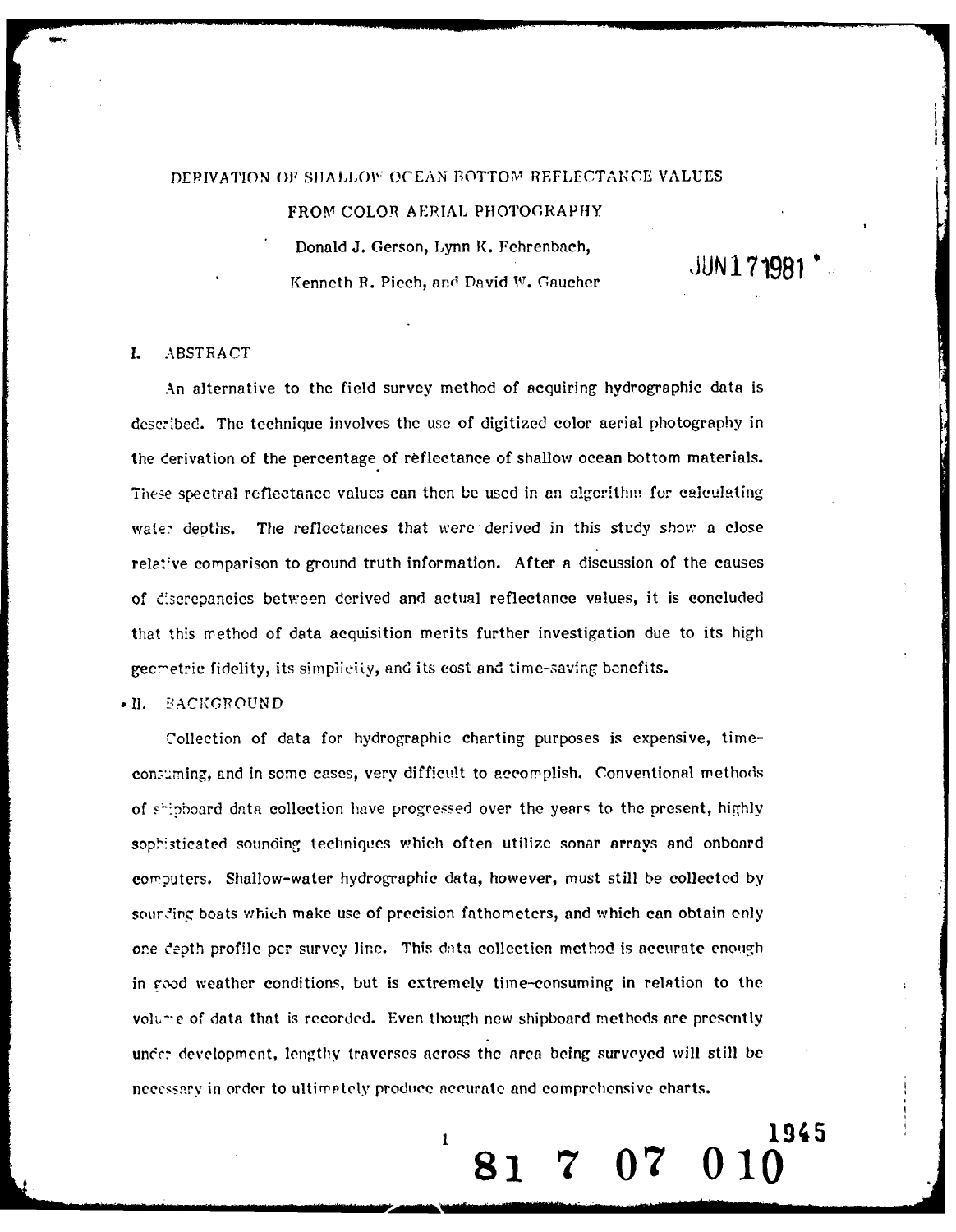New aerial data collection methods, including multispectral scanners and laser sounders mounted on aircr ft, are now being developed for hydrographic charting. These systems show excellent promise and, within their depth capability, could become standard data acquisition systems of the future. Being expensive and unique, however, their availability will be initially limited. Moreover, interpretation of the. data obtained from these sensors can require extensive analysis.

An earth-orbiting observation platform, LANDSAT, collects imagery which has previously been used in certain hydrographic analyses. Because the wavelengths associated with spectral Bands 4 and 5 can record solar radiation reflected from surfaces below water level, LANDSAT has been particularly useful in relatively shallow, clear water studies. Fe atures which lie at depths **of** 30 - 40 meters have been mapped in some areas using various band combinations of LANDSAT's multispectral scanner (MSS) imagery.

I An algorithm has been developed $^{\mathrm{t}}$  cooperatively by the Environmental Research Institute of Michigan (ERIM) and the Defense Mapping Agency (DMA) to derive water depths through the irterpretation of LANDSAT data and/or airborne remotely sensed MSS data. This method makes use of the fact that apparent shallow ocean bottom reflectances are exponentially attenuated when eijergy is propagated through water. In order to perform water depth calculations, it is necessary to determine (1) the reflectance of bottom materials, (2) the extinction coefficient of the intervening water column, (3) the bottom reflectance measured at the surface of the water, and (4) surface reflectance in deep water.

The application of the aforementioned algorithm to ocean mapping is of real importance. The use of LANDSAT allows large hydrographic survey areas to be covered with moderate resolution, and the use of airborne MSS data provides even greater mapping precision; but there are problems with both of these segrees.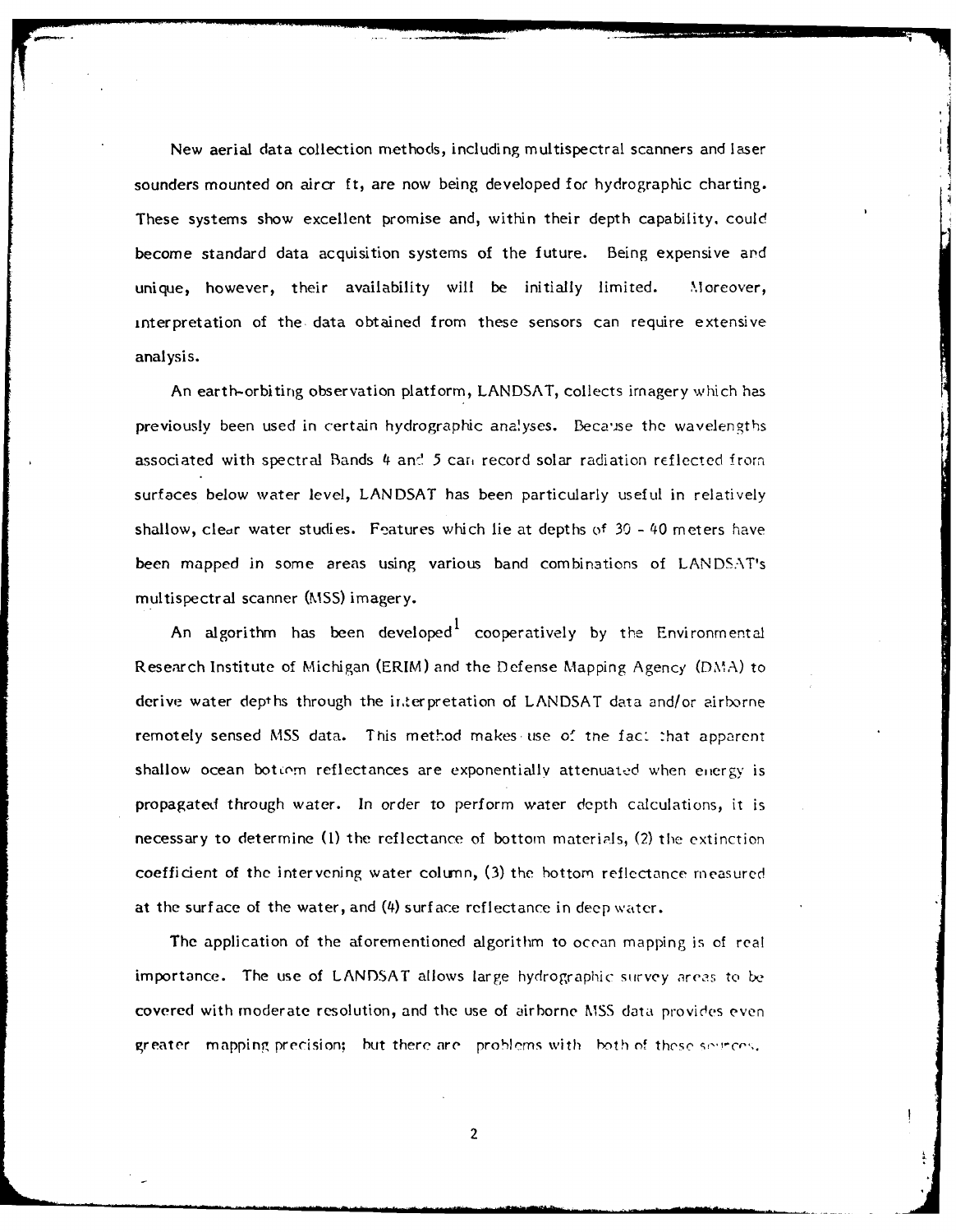First, the algorithm assumes a knowledge of bottom materials; this is not always possible, however, without the availability of previously collected ground truth information. Secondly, the resolution of **LANDSAT** is such that varying bottom reflectances can r ,sult in a misrepresentation of the true bottom reflectance for a given pixel, and thus result in a miscalculation of the water depth. Lower altitude aerial scanner systems, which have much higher resolutions, can provide more accurate bottom reflectance information at the expense of large areal coverage. **I1.** THE REFLECTANCE DERIVATION METHOD

The proposed solution to the existing problem is to utilize color aerial photography to obtain shallow ocean bottom reflectance values. The procedure for extracting bottom reflectance percentages in the red, green, and blue bands from aerial photography is the subject of this paper. A value of this method lies in the fact that these derived reflectances could be used in ERIM/DMA's water depth algorithm, and hence could become an integral part of hydrographic charting through remote sensing techniques.

The method for determining reflectance values from color aerial photography was developed jointly by personnel at SCIPAR, Inc. in Buffalo, N.Y. and DMA. It requires that a calibrated 21-step wedge be exposed on the leader of each roll **of** film. This wedge is to be used in the derivation of a set of  $\Gamma$ -log E curves (one set of characteristic curves per roll) (Figure **1),** and serves as a control in the film processing. A second requirement for the SCIPAR/DMA technique is that an area of known spectral reflectance must appear in each frame that is selected, or in reasonably adjacent frames that were exposed under identical conditions. This known reflectance, the exposure values of each resolution element within the area being analyzed (calculated from microdensitometer scans of the scene), and the calculated exposure at the point of maximum density on the image are used to derive alpha and beta in the relationship:

. The intervals of  $3$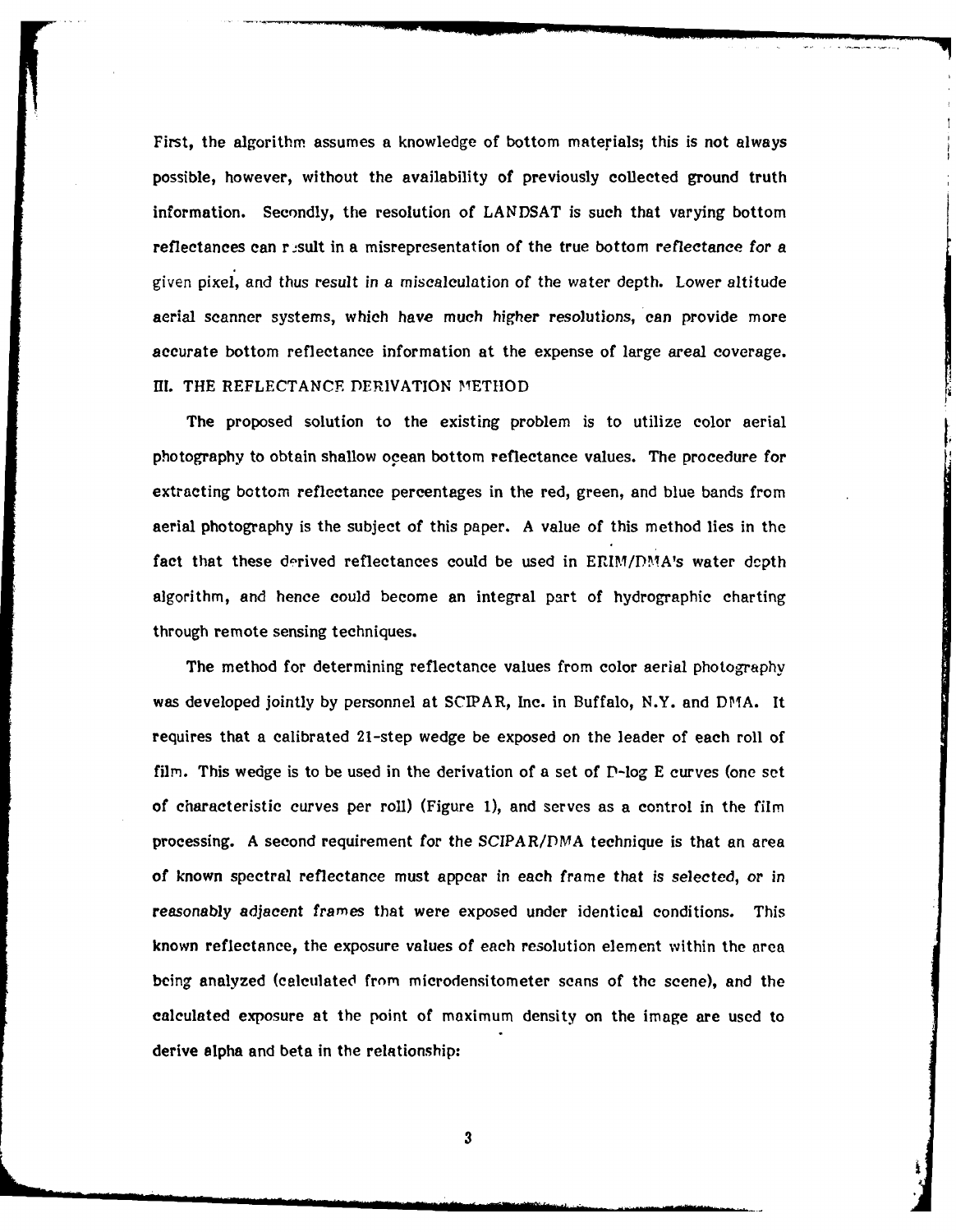$$
R = \frac{E - \beta}{\alpha} \tag{1}
$$

This equation is used to determine total spectral reflectance from exposure values, where

R **=** Reflectance

E **=** Exposure of pixel

 $\alpha$  = Slope of the reflectance-exposure curve for the scene; to be determined from the area of known reflectance.

 $\beta$  = Zero intercept of the reflectance-exposure curve for the scene; to be determined from the area of maximum density.

This derivation of reflectance values is done over the entire area of interest in each spectral band corresponding to the separate dye layers within the film.

IV. THE FIELD EXPERIMENT

The hydrographic data collection for this expcriment was conducted in the summer of **1980** in an area that **DMA** calls the Bahamas Photobathymetric Calibration Range (Figure 2). The objective of DMA's survey operations in this area was to measure and define the physical and spectral characteristics of selected submerged features on the northwest Bahamas shelf. These recordings will be used in the analysis and evaluation of various remote sensor systems for hydrographic application. The Bahamas were selected as DMA's test site because of the presence of clear, tropical water, large assortments of bottom cover types, proximity to the U.S., and the extensive background of scientific studies concerning the biology and geology of the Bahamas shelf itself.

For this particular experiment, calibration wedges were exposed on the leaders of each roll of film prior to field activities. Aerial photography and hydrographic survey data from the areas depicted in Figure 3 were collected, but application of the **SCIPAP/PMIA** method for reflectance determination is limited to use of the data from "Nix Olympica" (a feature which lies in the upper right corner of Figure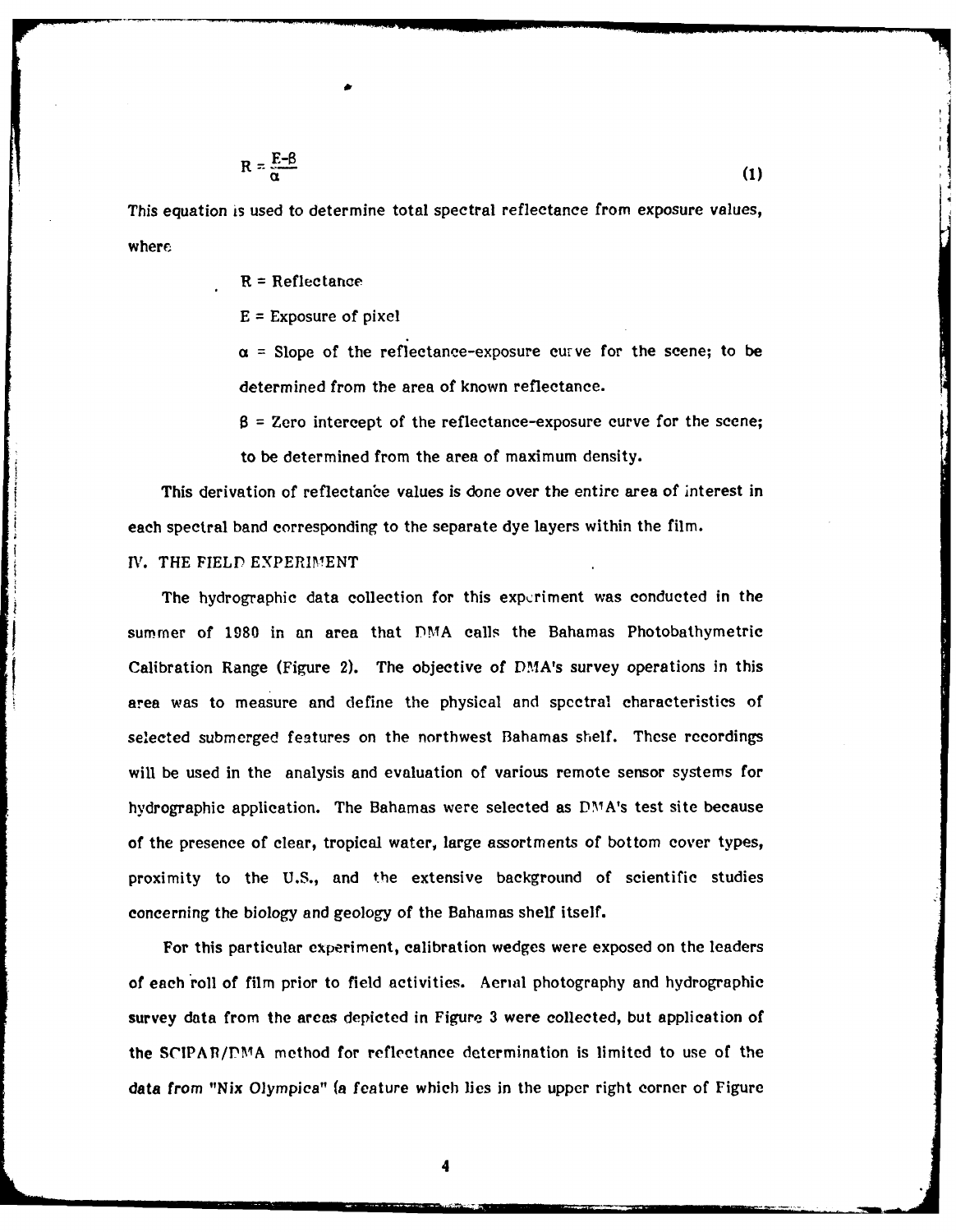3.) Figure 4 is an aerial photograph of Nix Olympica, and descriptive information concerning this site can be found in Figures 5a and **5b.**

A sounding transect was made by DMA's survey ship between two yellow bottom markers which can be seen in Figure **5b.** A calibrated photometer was attached to the hull of the ship, and bottom reflectance data were recorded digitally on board during this transect. The data thus obtained were used as ground truth for surface observed bottom reflectances derived from aerial photography that was flown at the same time as the transect, and for verification of bottom depths in the study area. Due to the nature of the digital recording method, only two discrete photometer observations were obtained, each representing an integrated circular area of about 5-13 feet in diameter at the bottom depending on water depth. Analog reflectance data (Figure 6) were also obtained in this same area using a calibrated photometer which was carried by scuba divers between the markers at about one meter above the bottom and again at just below the water's surface. The manually smoothed and digitized near surface data are shown in Figure 6. Considerable descriptive data regarding bottom characteristics were also .obtained for other purposes, and may be used for future evaluation of this procedure; but the present effort concerns only the derivation of bottom reflectances.

#### V. DIGITAL IMAGERY

A 2.5cm x 2.5cm area on a color aerial photograph was digitized on a Perkin-Elmer Micro **10** microdensitometer using red, green, and blue filters to obtain spectral densities for each dye layer in the film. The density wedge which had been exposed on the film's leader was similarly scanned. Areas of maximum density in each spectral band (red, green and blue) which were located on the same frame as the 2.5cm x 2.5cm area (though not necessarily within the digitized area) were manually scanned on the microdensitometer. These densities were then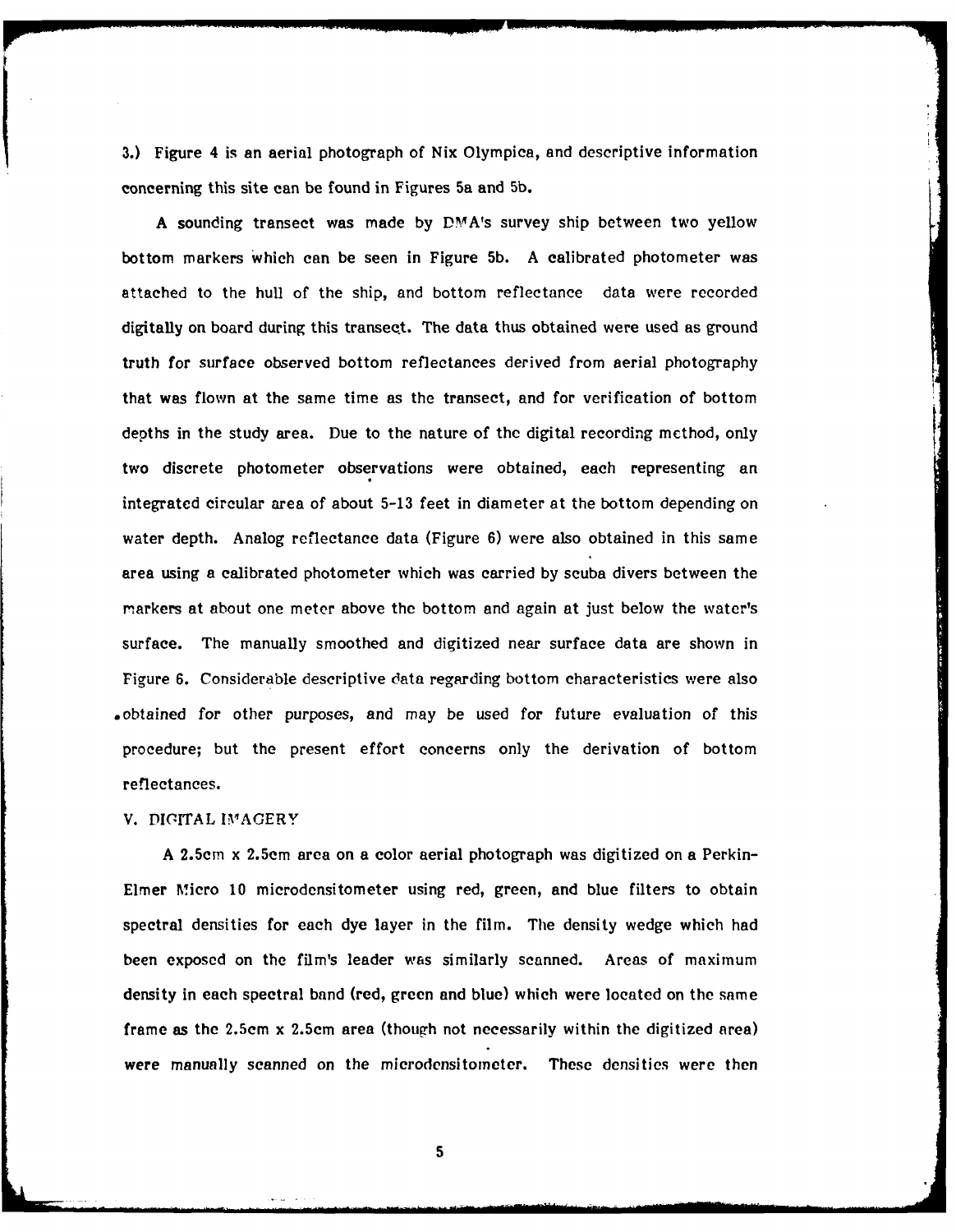converted to exposure values for each 'lye layer **by** using the D-log **E** curves derived from the calibration wedge. Thus the "<sup>8"</sup> values for each spectral band were obtained for use in Equation **(1).** Next, the area of known spectral reflectance (in this case, a portion of the survey ship which was located within the scene) was similarly scanned and its densities converted to exposures. Using the relationship:

$$
\alpha = \frac{\text{Ek}-\beta}{\text{Rk}} \tag{2}
$$

where Ek and Rk are the known exposures and reflectances respectively, the values of  $\alpha$ " for each band were derived. The reflectances of the digitized arrays were then determined by a simple computer program using Equation (1). In order to display the resultant image, these reflectances were converted to "pseudodensities" using the equation

Dp (Pseudodensity) =  $127.5 \log_{10} R$  where  $1 \le R \le 100$  (3) Figure 7 shows the image after the algorithm and Equation 3 have been applied.

The reflectance measurements obtained by this method each represent a 6 inch **by** 6 inch ground area, and are therefore much more highly resolved than the ground truth data. They are summarized in Figure 8.

### VI. DISCUSSION

The utilization of color photography for derivation of reflectances has many benefits, but also introduces several problems in interpretation. The benefits are fairly obvious; it is a relatively inexpensive means of data acquisition, the necessary equipment is readily available, and very high spatial resolution can be obtained.

The problems with interpretation involve a number of factors. Comparison of data acquired as ground truth in this experiment requires that corrections be made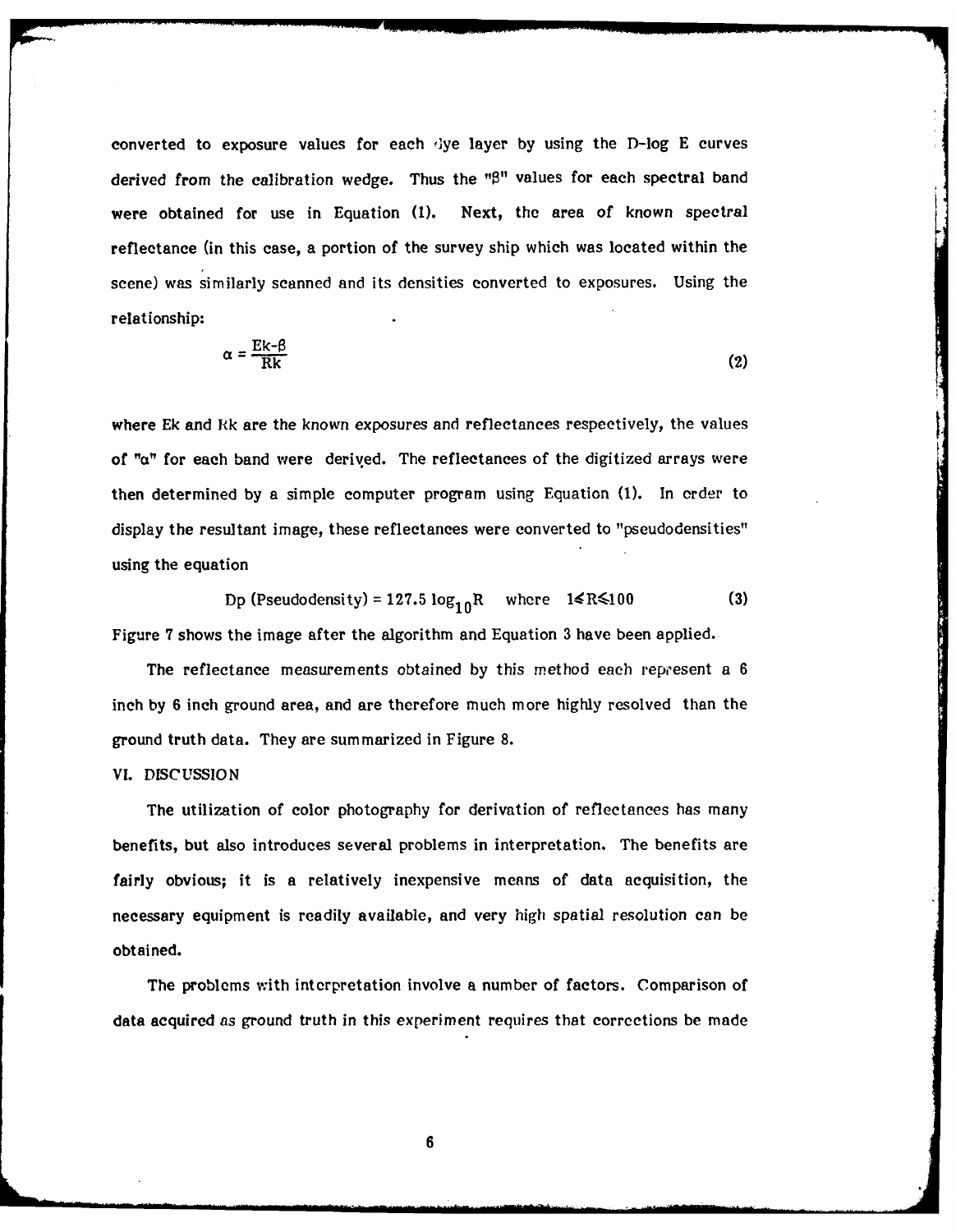for losses or gains in radiation due to the effects of the air-water interface. There is a loss of approximately 4% of the reflected energy each time light passes through this inter<sup>3</sup>ace due to transmittance interactions. There is also a gain in scattered light reaching the camera due to reflectance off the water's surface. This additional energy can be estimated from the mean deep water signal, where no bottom reflectance is sensed by the camera. Specular reflectance can be avoided if the photography is taken at relatively low sun angles and under calm wave conditions; but otherwise, it could be a severe problem. Cloudy conditions should also be avoided since the sea surface will reflect scattered light from the clouds. Another problem, which is not easily correctable or even predictable at present, is that of angular variation in bottom reflectance across the photography. Extensive tests have been done to determine directional reflectance variation of land materials, but little is known about these effects on ocean bottom materials.

Additional problems exist with the photography itself. One of these is the possibility of variations in processing characteristics due to the length of the rolls of film being used. The wedge, which is exposed on the film leader and used for control, may no longer be valid near the end of the roll. This could be compensated for **by** exposing several wedges at equally spaced intervals along the length of the roll. Another problem is due to differences in the color components of the light being used to expose the wedges and the images. There is an asymmetry in film processing<sup> $\boldsymbol{z}$ </sup> due to the fact that the developing chemicals enter the emulsion stack through the process of diffusion from only one side of the film, and leave **by** the same route. This action causes a chemical concentration gradient through the emulsion so that the processing of each layer is somewhat depcndent on the processing of previous layers. The grey wedge used for calibration may not, therefore, be processed in the same manner as the non-grey, color images on the same roll. The solution to this disparity would **be** to use wedges whose colors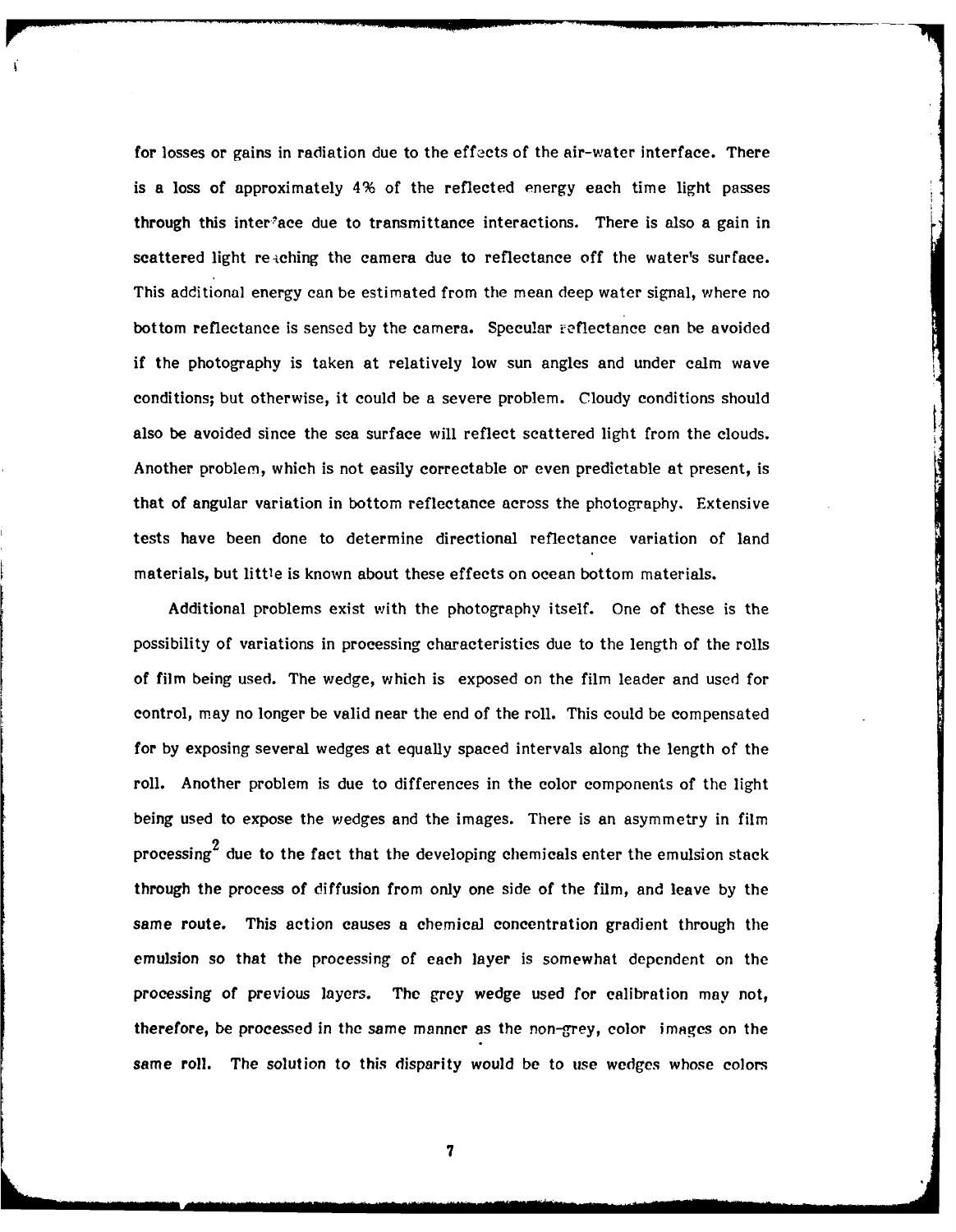match as closely as possible the imagery to be analyzed. One additional problem that should be considered is related to the spectral dye sensitivity. The maximum sensitivity of each dye layer falls within the intended spectral range, but each dye layer will still have some sensitivity to light outside that range. When the film is digitized, this effect will cause some error in the color separation values. For the imagery used in this experiment, this effect is believed to be minimal. It is possible, however, to compute the correct values **by** using linear combinations of the three densities<sup>2</sup>.

From the above, it can be readily seen that there is a tradeoff between the inexpensive and simple acquisition of data and the complications which may arise in its precise interpretation. The interpretation is very simple without the many corrections cited, and it is therefore up to the user to decide how far the corrections should be taken.

#### <sup>p</sup>VII. **RESULTS**

As can be seen **by** comparing Figures **6** and **9,** the relative values of the photographically derived reflectances are very similar to the analog ground truth data. There are rather large absolute value differences, however, most of which have been accounted for in the previous section. Matching points are compared in Table **1.** Corrections were not applied to the derived data; that will be left to future work.

There are some potential problems involved in trying to compare the analog data with the derived data. First, the analog data were obtained **by** a scuba diver swimming just below the surface of the water while carrying a photometer which **was** tethered to the research vessel. This means that the data were collected in a format that is time-dependent rather than distance-dependent. **A** problem could thus arise in the correlation between time and distance if the diver were not swimming at **a** constant speed. Secondly, any tilting of the photometer from the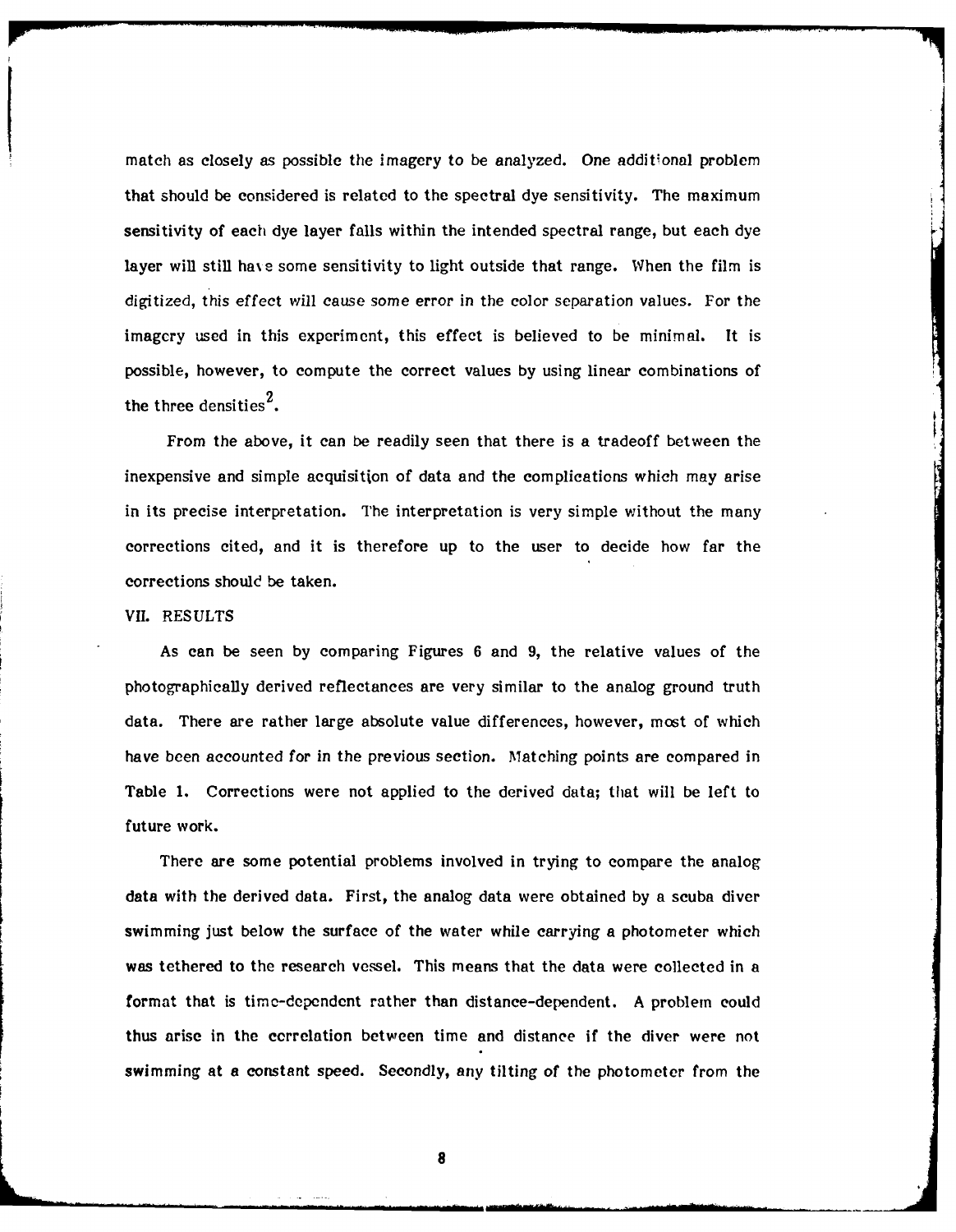vertical would cause a change in the size, shape, and location of the area being surveyed and in the length of the water column attenuating the bottom signal. Finally, it is also possible that the diver did not swim a precisely straight line between the bottom markers. It is for these reasons that a statistical comparison between the analog and derived data was not attempted. It is obvious, however, that the geometry of the photographically derived data is more precise than the diver data.

There are also potential errors which may be encountered in the preparation and executioo. of the reflectance derivation method itself. The determination of alpha and beta in the reflectance equation require very precise measurements of density and precise knowledge of spectral reflectances. It also requires the assurance that the area chosen for beta represents a zero reflectance.

VIII. CONCLUSIONS AND RECOMMENDATIONS.

It can readily be concluded that the method described in this paper produces excellent relative results, but that absolute reflectance values show some discrepancies which must be eliminated. These adjustments will require additional study. It can also be concluded that this method provides geometric resolution and fidelity that exceeds other available techniques. For example, LANDSAT MSS data have a pixel size of 80 x 57 meters; and, when collected at an altitude of 1500 feet, the airborne **",YSS** data has a resolution of approximately **1.1** meter pixels. The photography, however, has a resolution of approximately .15 meters on the ground when scanned with a microdensitometer with a 50 micrometer aperture. The photography is also free of the distortions commonly associated with MSS data. This added detail is important because it can aid in the determination of bottom types by using texture analysis and pattern recognition techniques.

The method shows great potential since a very limited amount of ground truth can be extended considerably in areal coverage. It could be used, for example,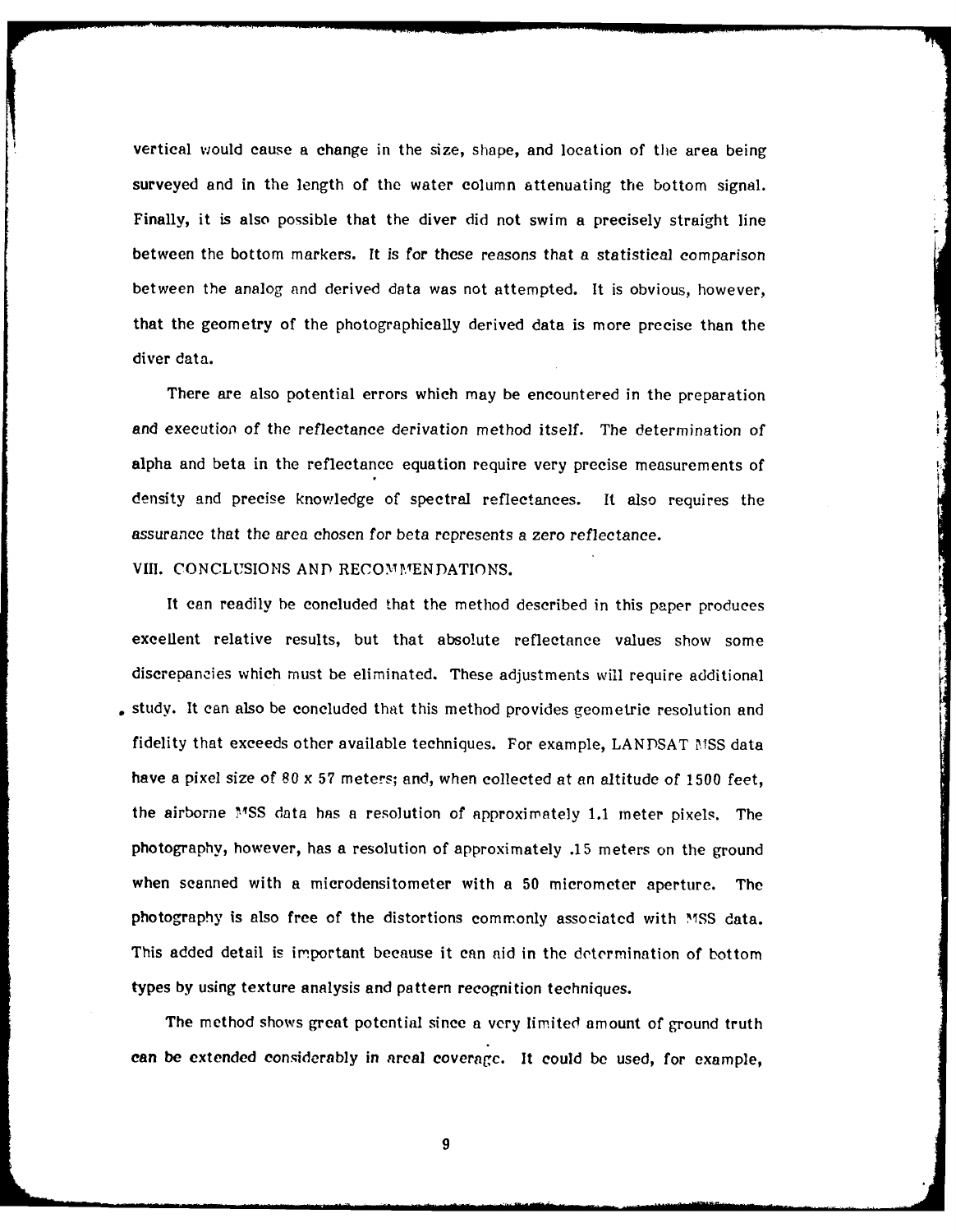with the Hydrographic Airborne Laser Sounder (HALS) for expanding information content within a survey area.

For maximizing the usefulness of this method, several recommendations need to be made. The first is to analyze the problems cited in Sections V and VI and to determine 'nethods of applying corrections to the processed digital data, which will ultimately add to the accuracy of the results. The second recommendation is to repeat the field experiment, with subsequent data acquisition designed specifically for testing this algorithm. For example, calibrated test panels should  $\ddot{\tau}$ photographed in each image sequence in order to eliminate the problem of finding "ground" objects of known spectral response within a scene composed almost entirely of water. In addition, photometric data should be acquired from a hull mounted photometer that produces digital output and can survey a large area rather than make only a straight line scan.

The method described in this paper thus appears to be a simple, effective way to derive shallow ocean bottom reflectance values from color aerial photography. Even though more work needs to be done to improve the accuracy of the algorithm, • the potential utilization is so extensive that this additional effort should be made. In the future, the method may be used to greatly improve the extent and cost effectiveness of hydrographic data acquisition.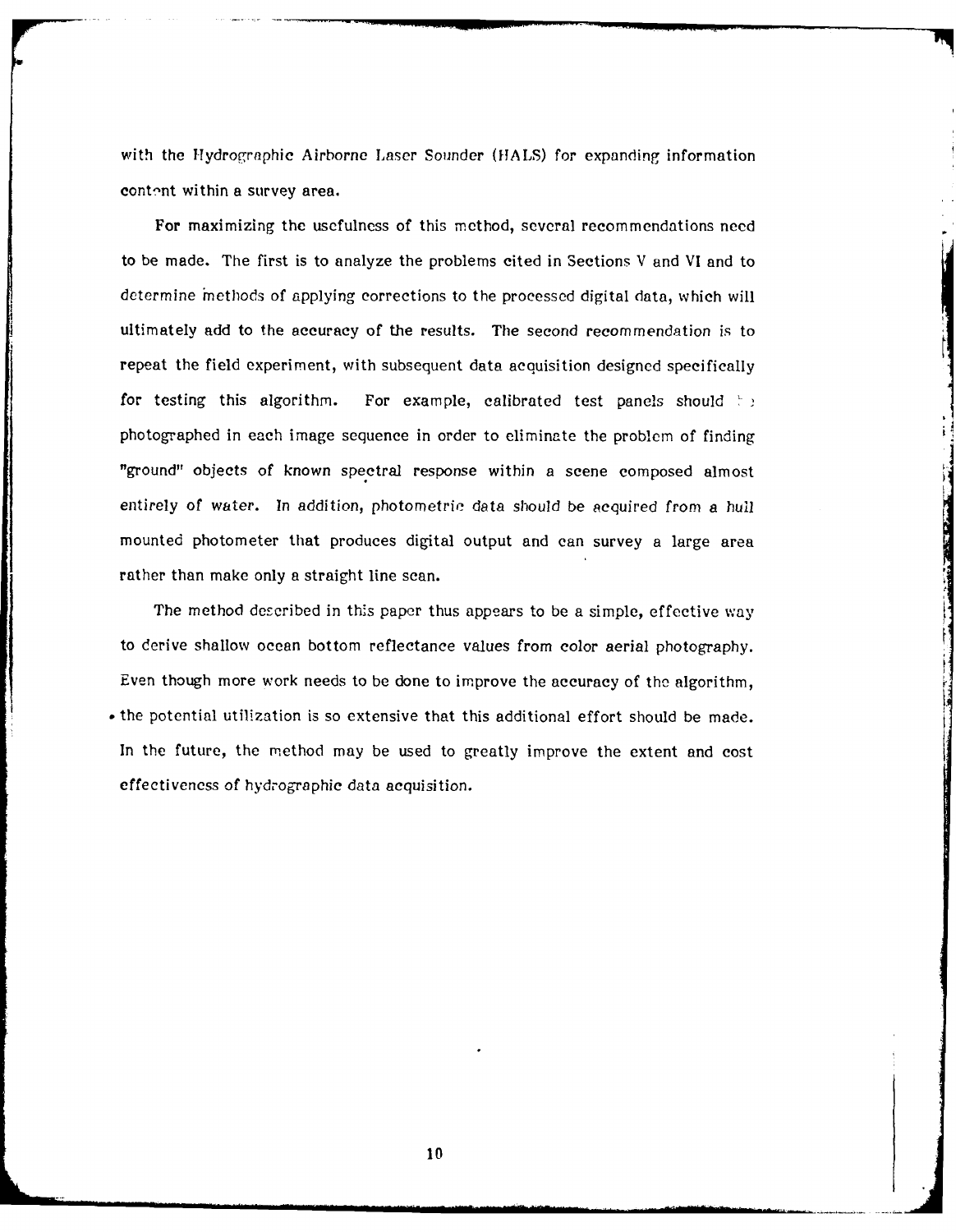## **REFERENCES**

**1.** Doak, **E.,** Livisay, **J.,** Lyzenga, **D.,** Ott, **J.,** and <sup>9</sup> olcyn, F. Evaluation of Water Depth Extraction Techniques Using **LANDSAT** and Aircraft Data. Environmental Research Institute of Michigan, (January **1980).**

2. Wolf, **W.,** and Zissis, **G.** The Infrared Handbook. Office of Naval Research, Department of the Navy **(1979). Ch.** 14.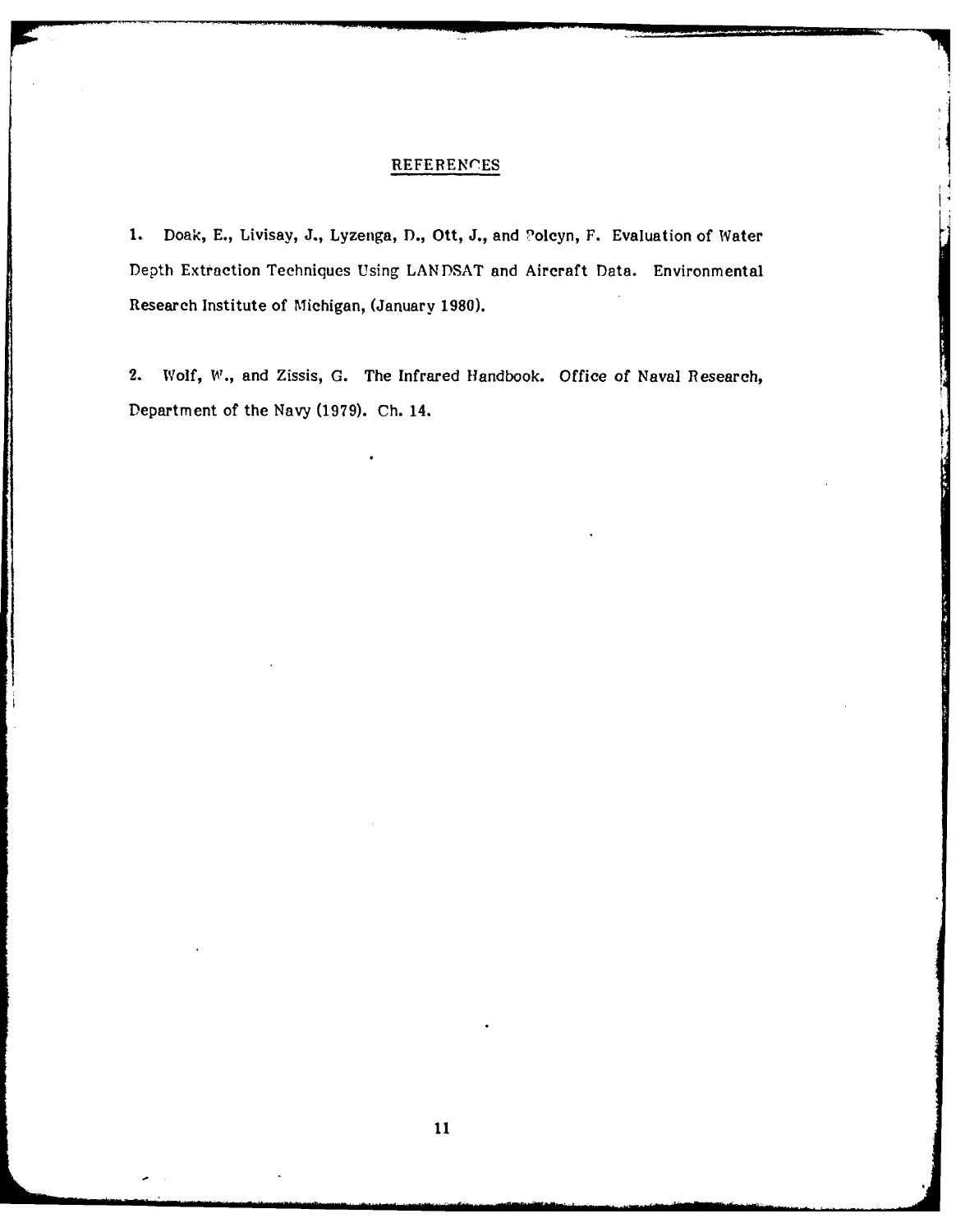Donald J. 'Terson received a **B.A.** in Meteorology at New York University in 1955, an  $\sqrt{1.5}$ , in computer science at the University of Maryland in 1975 and has done additional graduate work at the University of Maryland in computer science. Ile was an Oceanographer for the U.S. Naval Oceanographic Office from 1956-1978 and has been a riathematician at the Defense Mapping Agency since 1978. His specialties have i.icluded methods of observation of Arctic sea ice, studies of ice growth and ice crift which included extensive Arctic field work. More recent projects have included digital image processing, pattern recognition, image norralization, and remote sensing of various oceanographic parameters including ice, thermal fronts and bottom characteristics, lie has presented several papers at scientific meetings and is the author of many technical reports and journal articles on these subjects. Mr. Gerson was United States Representative to the World Meteorological Organization's Working Group on Sea Ice. He is listed in Who's Who in the East, is a Fellow of the Explorer's Club, and a member of The Arctic Institute of North America, IEEE, SPIE, and Sigma Xi.

Lynn **K**. Fehrenbach received a B.A. in Psychology from Emory University in 1973, and later did graduate work in Geography at the University of Georgia. She is prescntly employed as **a** Cartographer/Photogrammetrist by the Defense Mapping Agency's Hydrographic/Topographic Center in Washington, D.C., and teaches a course in remote sensing at the George Washington University. For the past two summers she was in charge of the field operations and hydrographic data collection associaied with a techniques improvement project at DMA.

**The Property of Property** 

'enneth Piech received his Ph.D. from Cornell University where he was a National Science Foundation Fellow. **Fe** has conducted research in optical physics, digital image exploitation, multispectral image analysis techniques, and application of these techniques to reconnaissance and image exploitation problems. Dr. Piech has served as a Skylab Principal Investigator on programs to utilize multispectral image analysis techniques for study of eutrophication in the Great Lakes and for analysis of laser beam propagation through the atmosphere. He is the author of two patents related to processes for normalization of reconnaissance imagery; one of these techniques is currently being implemented for operational use in the national community. Dr. Piech is the author of spproximately fifty technical papers, articles, and reports and is an editor of a book summarizing the Skylab Earth Resources Experiment Program. **He** is listed in Who's W ho in Engineering and American Men of Science and is the recipient of the 1973 Award from the American Society of Photogrammetry for the outstanding technical publication on photographic interpretation. He has served as Charman of the Engineering Applications Committee of the American Society of Photogrammetry and as an officer of that Society's Hydrospheric Sciences Committtee.

Pavid Gaucher has an extensive background in the development of image exploitation and multispectral image analysis techniques. His eighteen years of experience include two and **a** half years spent at Rome Air Development Center as an off-site representative demonstrating the application of photometric interpretation techniques and performing special target analyses using multispectral properties of targets measured from reconnaissance imagery. Mr. Gaucher has played **a** major role in remote sensing analyses of forest defoliation due to insect infestations in support of the U.S. Forest Service,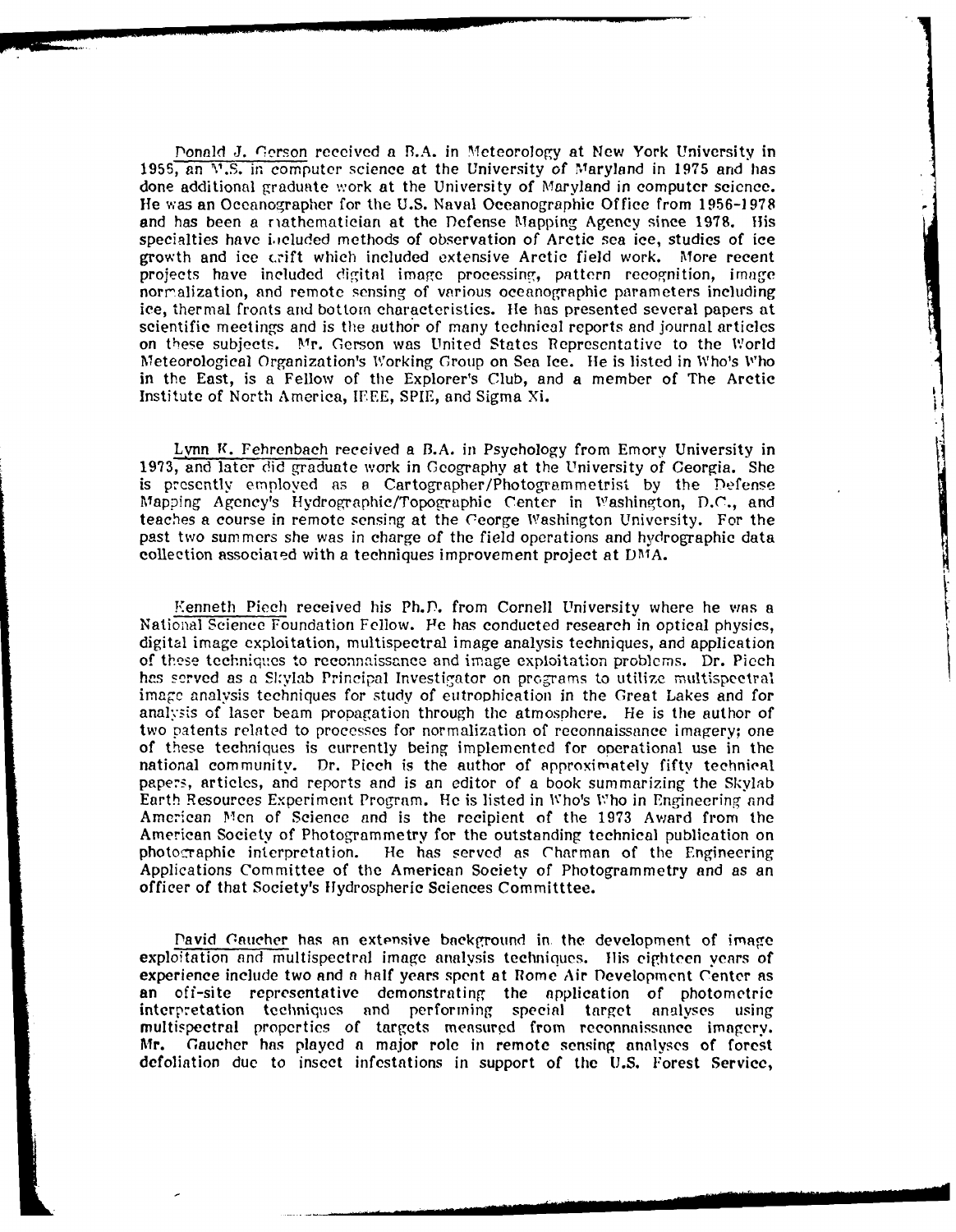vegetation strc;s caused **by SO2** emissions for the New York State Energy Research and Development Authority and the Environmental Protection Agency, and quantitative analysis of thermal discharges from power plants for NYSERDA. In recent years, he has been a principal contributor to programs for Rome Air Development Center, Defense Advanced Research Projects Agency, Defense Mapping Agency, and National Photographic Interpretation Center involving material identification using black and white reconnaisance photography. He served as project engineer on a recently completed RADC program to develop advanced techniques to detect camouflaged vehicles using multispectral analysis techniques. Mr. Gaucher is an honor graduate from the U.S. Army Image Interpretation School and holds a B.A. in geography from Syracuse University at Utica, New York.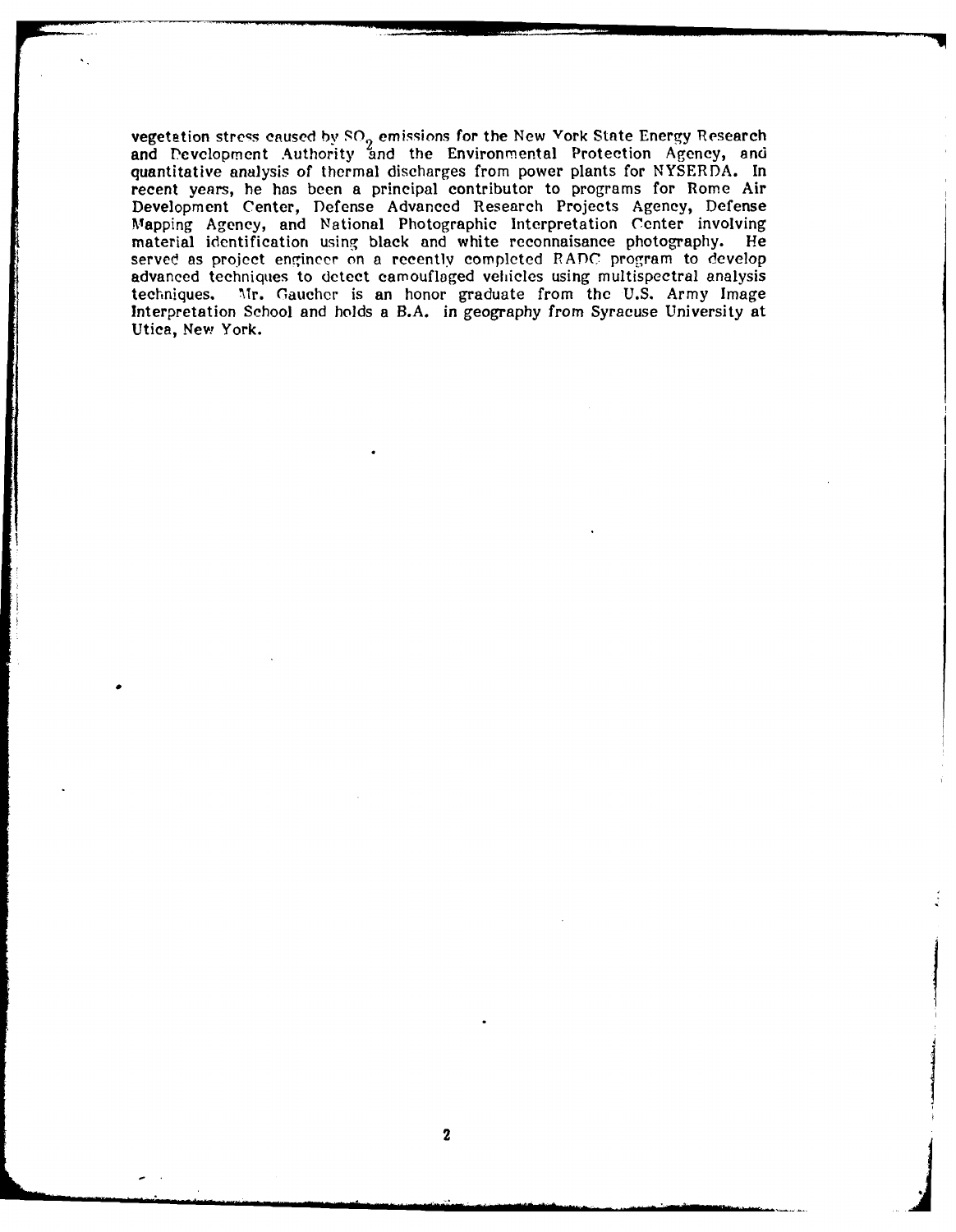|                    |                                        |              |               |           | worldg Posts of en Para and a Military and a subject to a |                            |  |  |
|--------------------|----------------------------------------|--------------|---------------|-----------|-----------------------------------------------------------|----------------------------|--|--|
| Pe∔at              | $\mathbb{R}\!\cdot\!\cdot\!\mathrm{d}$ | <b>Creen</b> | B100          | ेजी       | $U \sim 0.44$                                             | $\mathcal{O}(\mathcal{A})$ |  |  |
| $\mathbf a$        | .5 <sub>2</sub>                        | 9.5          | 12.           | $1.7 -$   | 6.7                                                       | $6$ , $9\,$                |  |  |
| $\mathbf{p}$       | $\cdot$ 3                              | $4\, .\,0$   | 4.5           | $-92$     | 3.2                                                       | 3,4                        |  |  |
| $\mathbf C$        | .42                                    | $6.0\,$      | 7.5           | 1.9       | $5.5\,$                                                   | $^{\rm r}$ . $6$           |  |  |
| $\mathbf d$        | .3 <sub>1</sub>                        | 4.0          | 4.0           | 1.4       | 3.7                                                       | $3\cdot 8$                 |  |  |
| $\mathbf{C}$       | .45                                    | 5.7          | $6 \, . \, 0$ | 1.3       | $4\cdot 0$                                                | 4.2                        |  |  |
| $\mathbf f$        | . $\ddot{\cdot}$ 0                     | $5,0$        | $5.0$         | 1.1       | 3.6                                                       | 3.7                        |  |  |
| $\mathbf{E}% _{0}$ | .37                                    | $5.0$        | 6.3           | 1.3       | 4.5                                                       | 4.7                        |  |  |
| $\hbox{h}$         | .35                                    | 5.7          | 7.0           | $\bf 1.0$ | $\land$ . $0$                                             | 4.2                        |  |  |
| $\mathbf{i}$       | .25                                    | 4.2          | 5.2           | .62       | 2.5                                                       | 2.9                        |  |  |
| $\mathbf{j}$       | .10                                    | 4.5          | 5.0           | .75       | 3.0                                                       | 2.9                        |  |  |
| $\bf k$            | .03                                    | 2.6          | 3.5           | .39       | 1.8                                                       | 2.5                        |  |  |
| $1\,$              | .09                                    | 3.8          | 5.0           | .57       | 2.2                                                       | $2\,.8$<br>$\bullet$       |  |  |
| $\rm m$            | .09                                    | 4.0          | 5.0           | .67       | 2.4                                                       | 3.0                        |  |  |
| $\mathbf{n}$       | .10                                    | 3.7          | 4.5           | .47       | $\,$ ! . 8 $\,$                                           | 2.5                        |  |  |
|                    |                                        |              |               |           |                                                           |                            |  |  |

. Eddle  $A_\sigma$  ,  $C_{\sigma, \alpha}$  and consort Muteblam  $\mathcal{P}$  , integral  $\mathcal{P}(\sigma^2,\sigma^2)$  and

Ĥ

ž,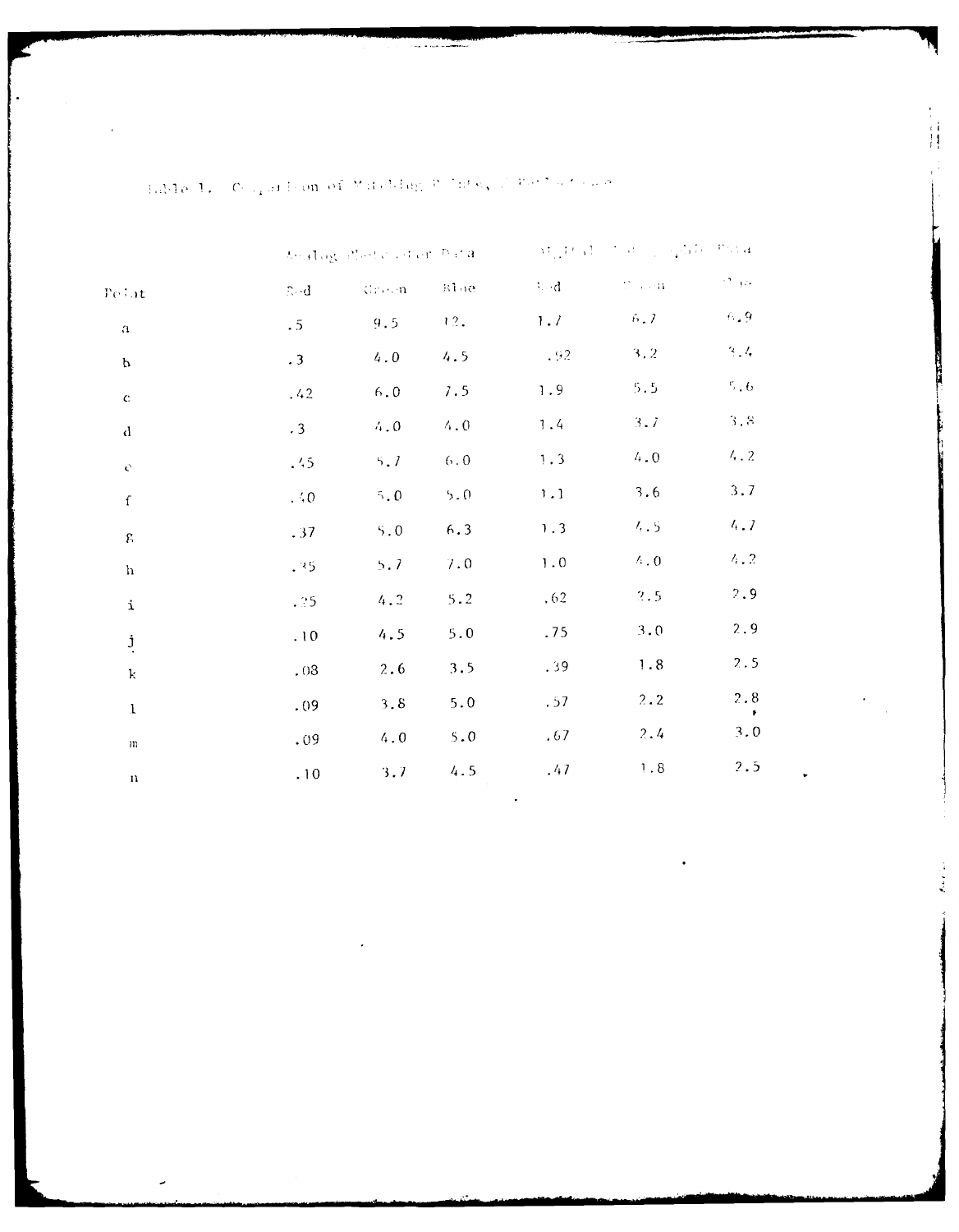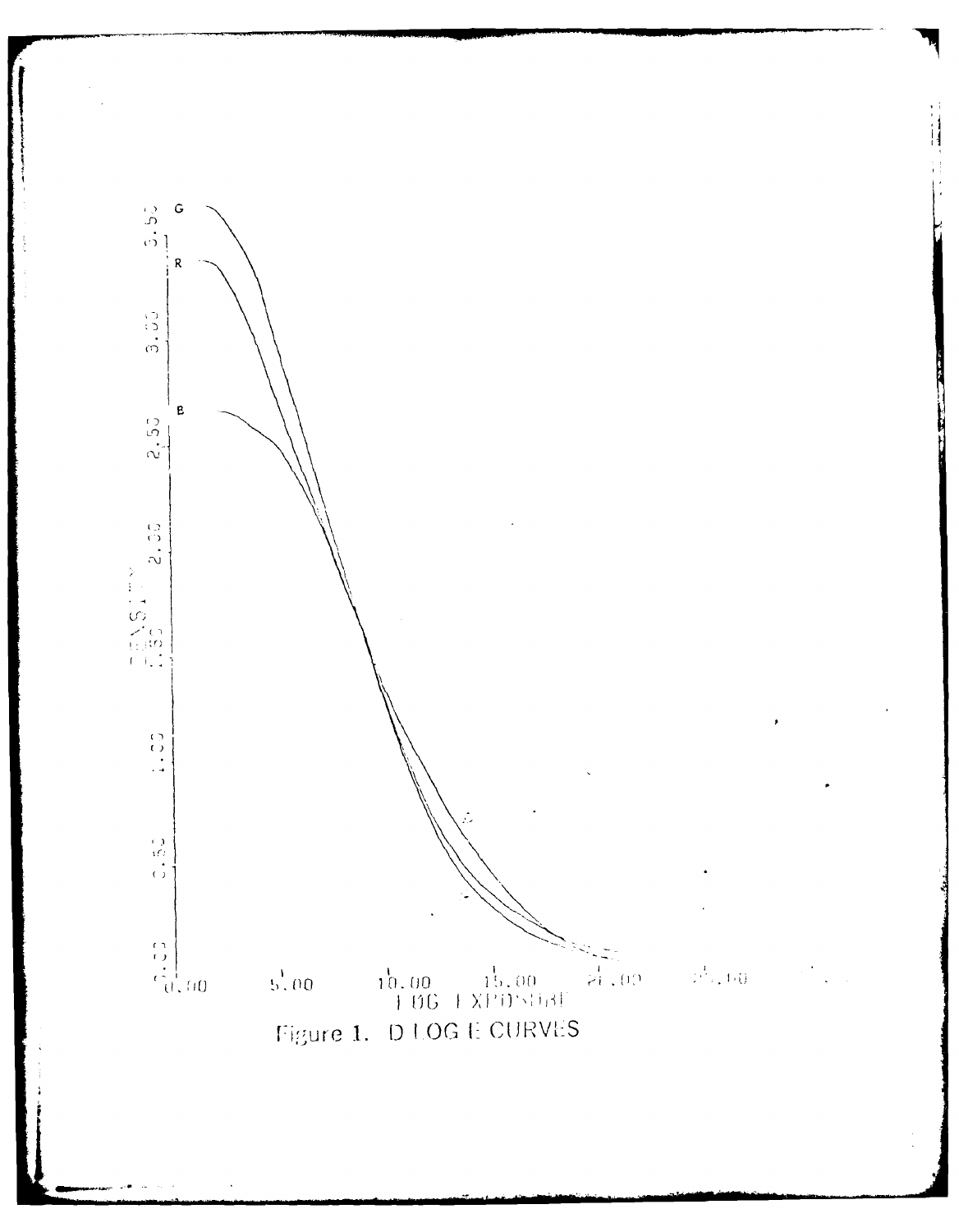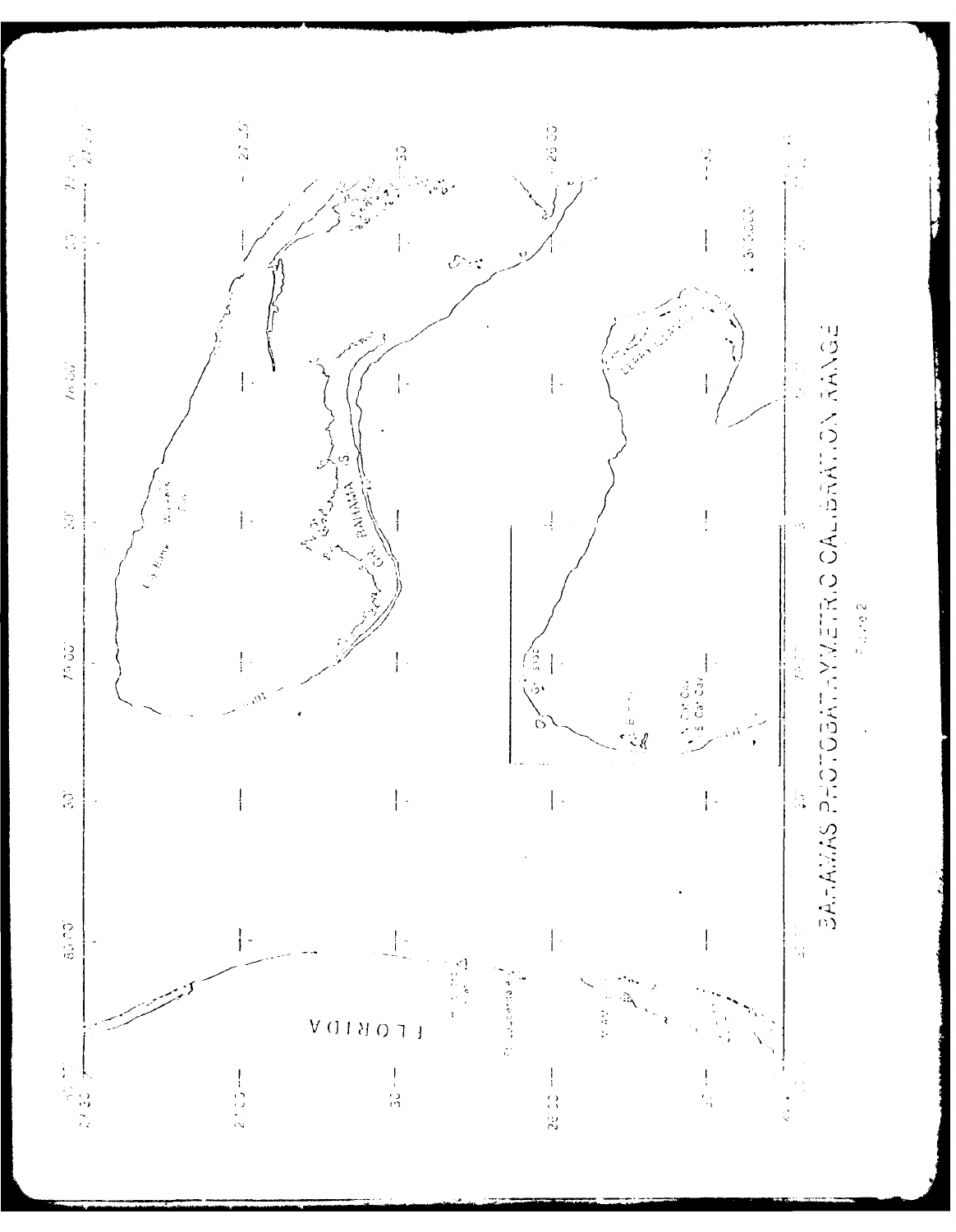



 $\bullet$  N. Rock



 $\frac{1}{\epsilon}$ 

 $\label{eq:2.1} \frac{1}{\sqrt{2\pi}}\int_{0}^{\infty}\frac{dx}{\sqrt{2\pi}}\,dx$ 

 $\mathcal{P}(\mathcal{A},\mathcal{A},\mathcal{W})$  $\langle \mathcal{D} \rangle$  sat $N$ 

Thome 3 - AREAS OF DATA ACQUISITION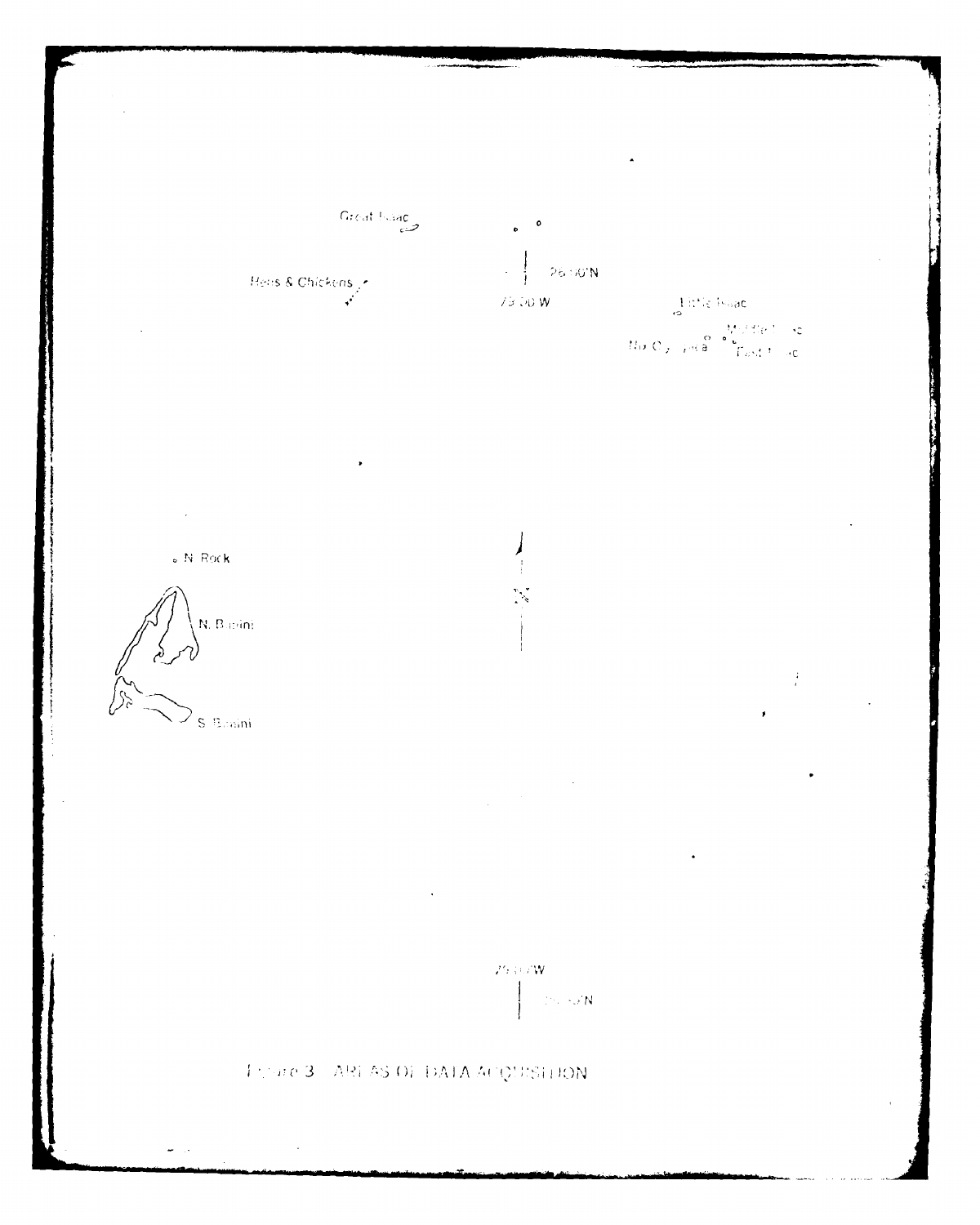# Figure 5a NIX OLYMPICA MATERIALS



the control of the second control of the second control of the second control of the second control of the second control of the second control of the second control of the second control of the second control of the secon



## Figure 5 Description (MECAIA OF NEX OFYNDROA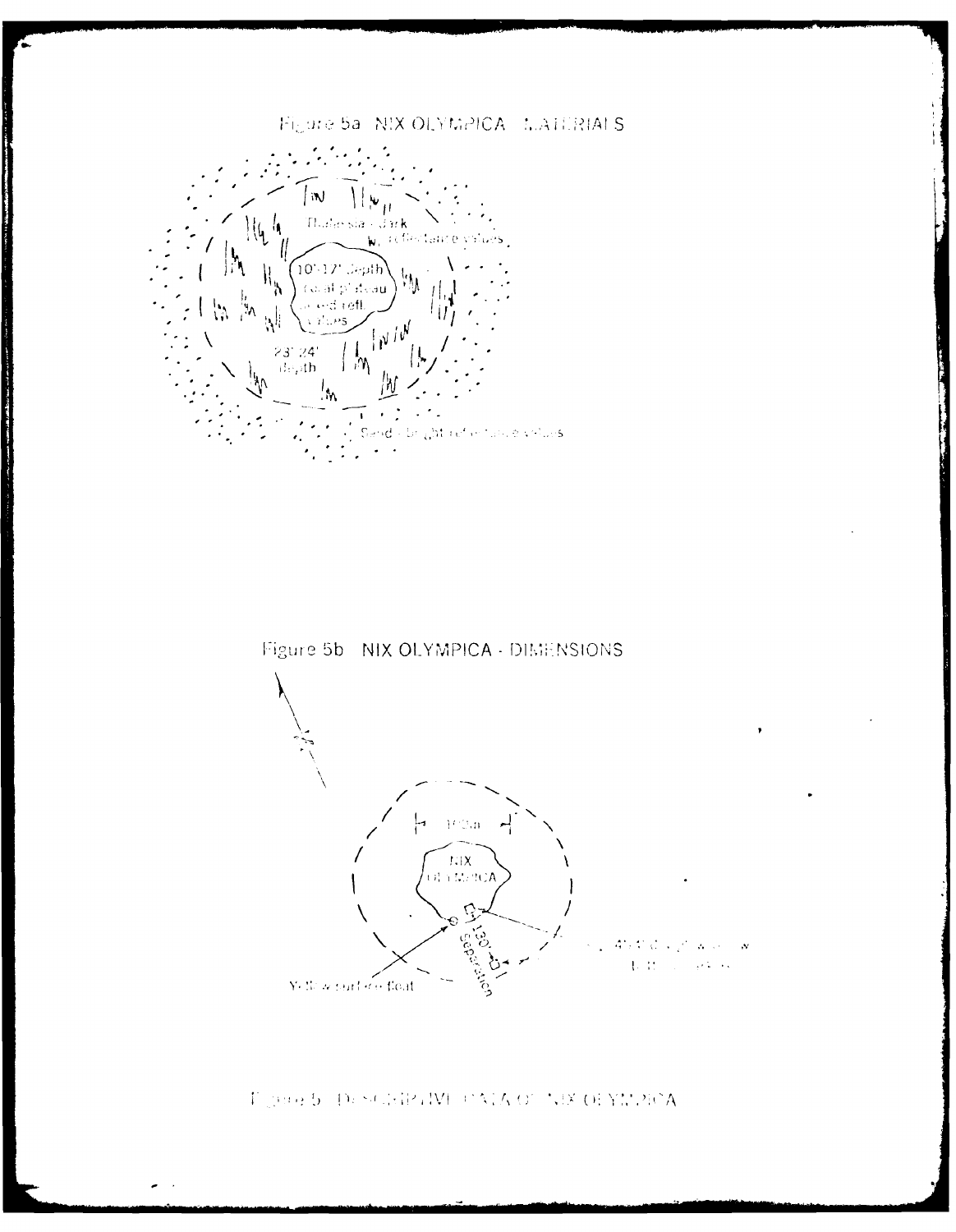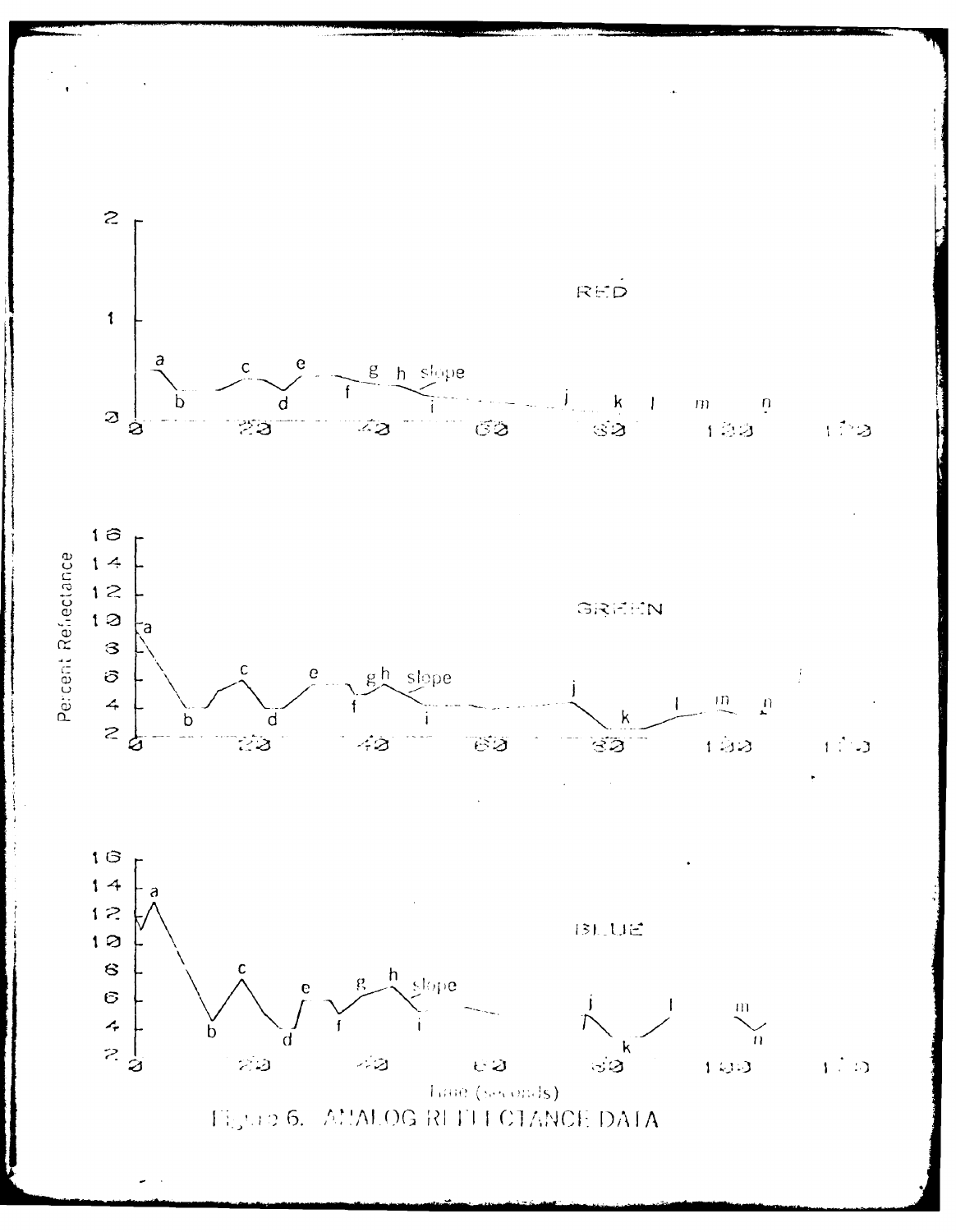